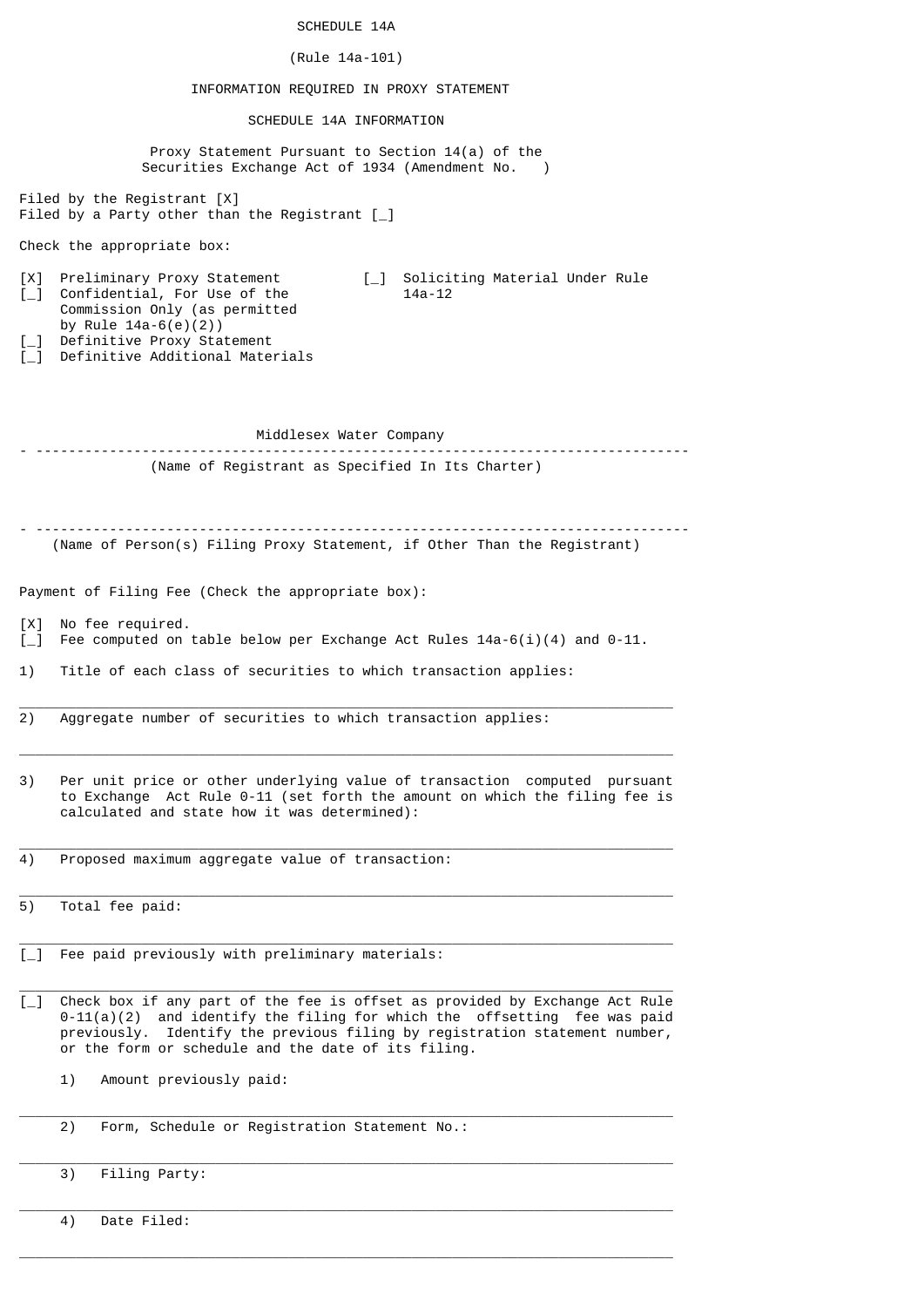Dear Stockholder:

 I am pleased to invite you to attend Middlesex Water Company's Annual Meeting of Shareholders that will take place on Wednesday, May 22, 2002, at 11:00 a.m., at the office of the Company, 1500 Ronson Road, Iselin, New Jersey.

YOUR VOTE IS IMPORTANT TO US. Whether or not you plan to attend the annual meeting, I urge you to vote. Please specify your choice by marking the appropriate boxes on the enclosed proxy card and sign, date and return your proxy in the enclosed postpaid return envelope as promptly as possible. If you date, sign and return your proxy card without indicating your choices, the persons designated as proxies will vote your shares in accordance with the recommendations of the Directors and management.

 The primary business of the meeting will be election of directors, approval of the selection of Deloitte & Touche LLP as independent auditors for 2002, and approval of an amendment to the Restated Certificate of Incorporation to increase the number of authorized shares of common stock, and transaction of such other business as may properly come before the meeting.

 During the meeting, we will report to you on the Company's financial status, operations and other activities during 2001, together with our goals for 2002. We welcome this opportunity to meet with our stockholders and look forward to your comments and questions.

I look forward to seeing you on May 22nd.

Sincerely,

 /s/ J. Richard Tompkins ----------------------- J. Richard Tompkins Chairman of the Board

TABLE OF CONTENTS

SOLICITATION AND REVOCATION OF PROXIES

SHARES ENTITLED TO VOTE

VOTE REQUIRED AND METHOD OF COUNTING VOTES

GENERAL INFORMATION

PROPOSAL 1 - ELECTION OF DIRECTORS

NOMINEES FOR ELECTION AS DIRECTOR WITH TERM EXPIRING IN 2005 - CLASS III

DIRECTORS WHOSE TERMS CONTINUE BEYOND THE 2002 ANNUAL MEETING

SECURITY OWNERSHIP OF DIRECTORS, MANAGEMENT AND CERTAIN BENEFICIAL OWNERS

EXECUTIVE COMPENSATION Summary Compensation Table Compensation of Directors Compensation Pursuant to Pension Plans Compensation Committee Interlocks and Insider Participation

EXECUTIVE DEVELOPMENT AND COMPENSATION COMMITTEE REPORT ON EXECUTIVE COMPENSATION

AUDIT COMMITTEE REPORT

Page in the contract of the contract of the contract of the contract of the contract of the contract of the contract of the contract of the contract of the contract of the contract of the contract of the contract of the co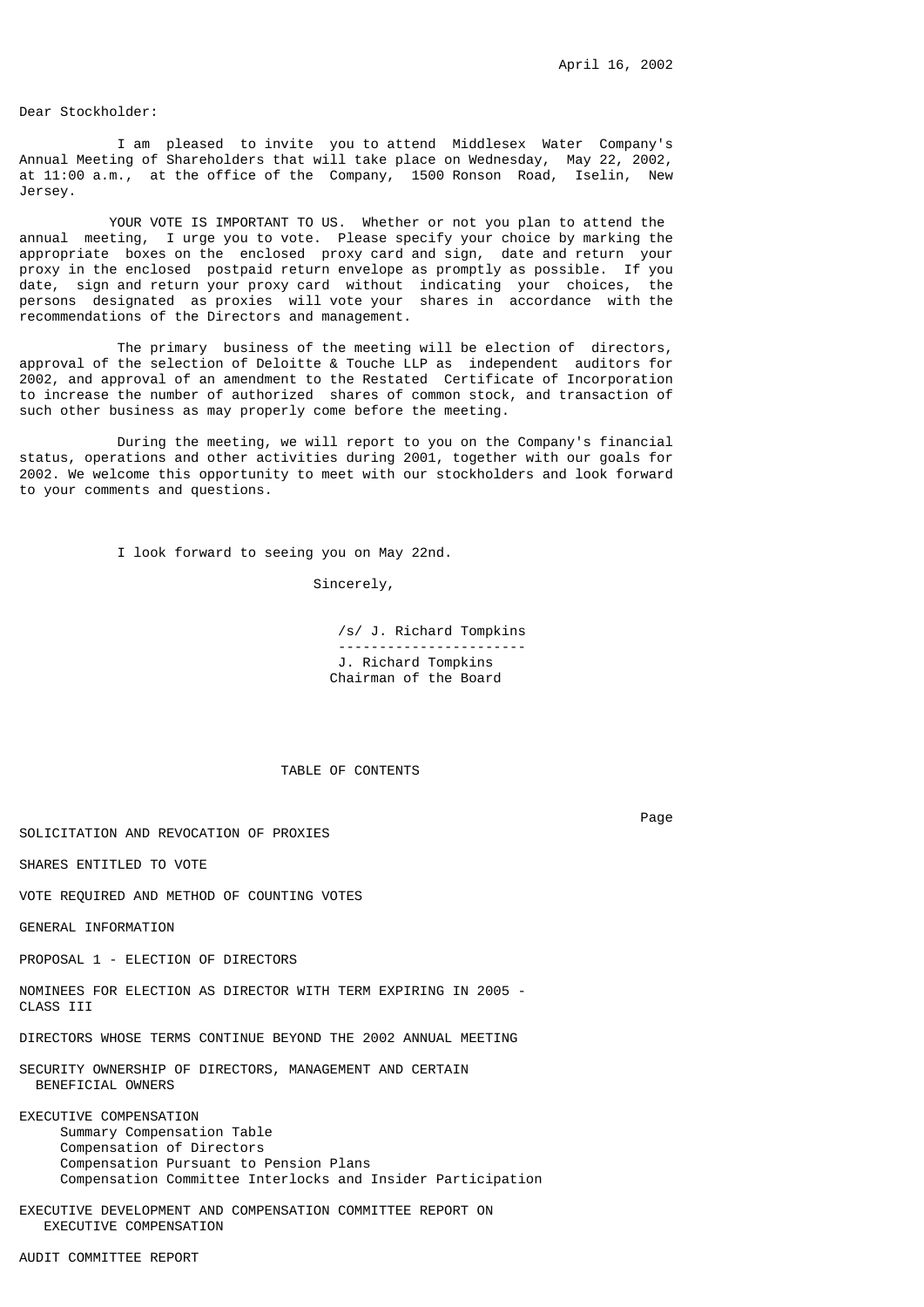STOCK PERFORMANCE GRAPH

PROPOSAL 2 - APPOINTMENT OF INDEPENDENT AUDITORS

ACCOUNTING FIRM FEES

PROPOSAL 3 - AMENDMENT TO THE RESTATED CERTIFICATE OF INCORPORATION TO INCREASE THE AUTHORIZED COMMON

STOCK FROM 10,000,000 SHARES TO

20,000,000 SHARES

DATE FOR SUBMISSION OF STOCKHOLDER PROPOSALS

OTHER MATTERS

MINUTES OF 2001 MEETING OF STOCKHOLDERS

APPENDIX - PROPOSED AMENDMENT OF ARTICLE 7A OF THE RESTATED CERTIFICATE OF INCORPORATION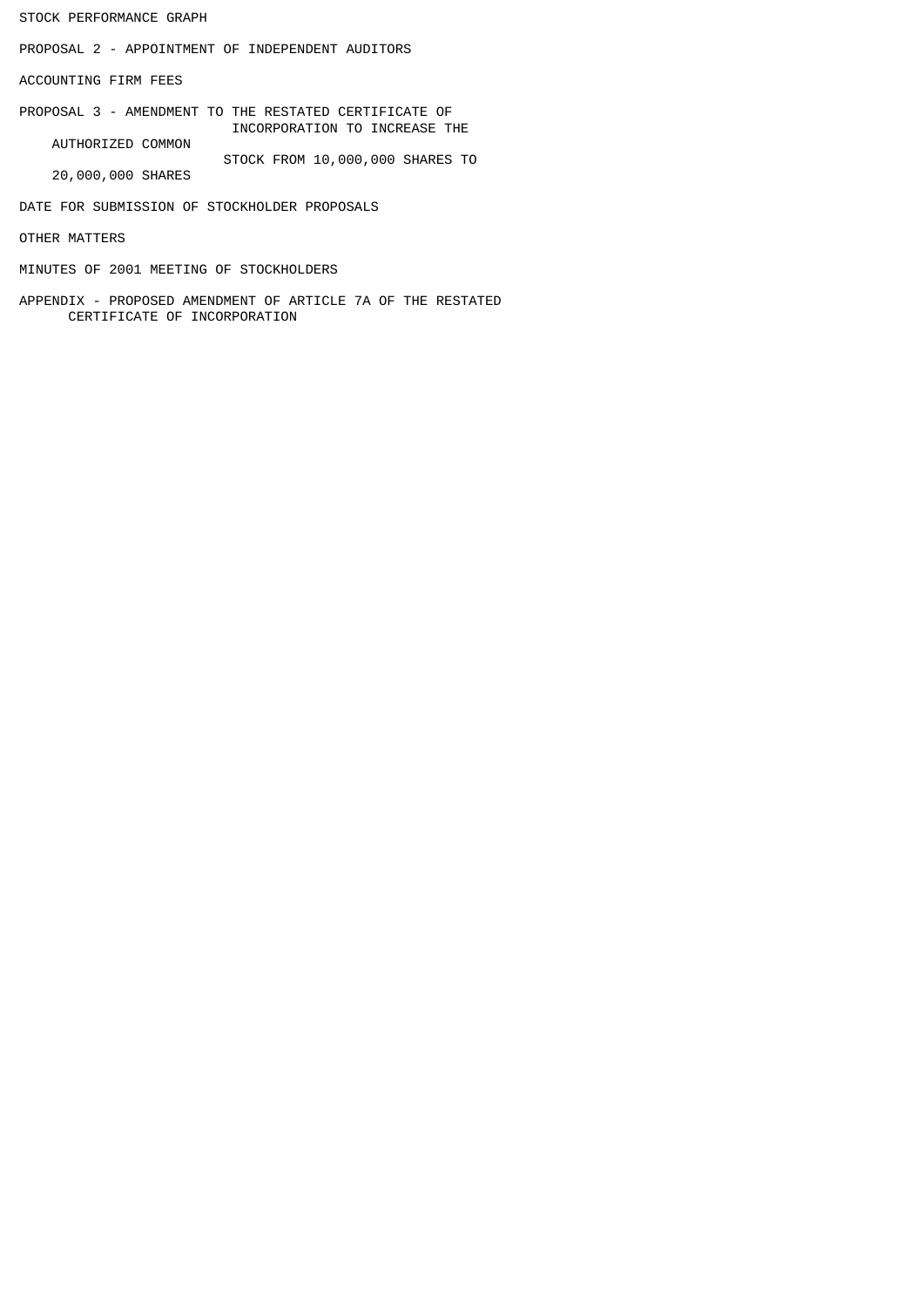1500 Ronson Road Iselin, New Jersey 08830-0452 732-634-1500 www.middlesexwater.com ----------- NOTICE OF ANNUAL MEETING OF STOCKHOLDERS TO BE HELD ON MAY 22, 2002 AND PROXY STATEMENT ------------

To the Stockholders of Middlesex Water Company

 NOTICE IS HEREBY GIVEN that the Annual Meeting of Stockholders of MIDDLESEX WATER COMPANY will be held at the office of the Company, 1500 Ronson Road, Iselin, New Jersey, on Wednesday, May 22, 2002 , at 11:00 a.m., for the following purposes:

- 1. To elect three members of Class III of the Board of Directors to hold office until the Annual Meeting of Stockholders in the year 2005, and in each case until their respective successors are elected and qualify.
- 2. To consider and act upon the approval of the appointment of Deloitte & Touche LLP as independent auditors for the year 2002.
- 3. To amend the Restated Certificate of Incorporation to increase the authorized Common Stock from 10,000,000 shares to 20,000,000 shares.
- 4. To transact such other business as may properly come before the meeting and any adjournment thereof.

 Only holders of record of Common Stock at the close of business on March 29, 2002, will be entitled to notice of and to vote at the meeting or any adjournment thereof.

 The Company's Annual Report for the year ended December 31, 2001, has already been mailed to stockholders.

 If you are unable to be present at the meeting but desire to have your shares voted, please execute the enclosed proxy and return it in the accompanying envelope, to which no postage need be affixed if mailed in the United States.

By Order of the Board of Directors,

 /s/MARION F. REYNOLDS --------------------- MARION F. REYNOLDS Secretary

April 16, 2002

- -------------------------------------------------------------------------------- IMPORTANT

- -------------------------------------------------------------------------------- To assure your representation at the meeting, please mail the enclosed proxy promptly.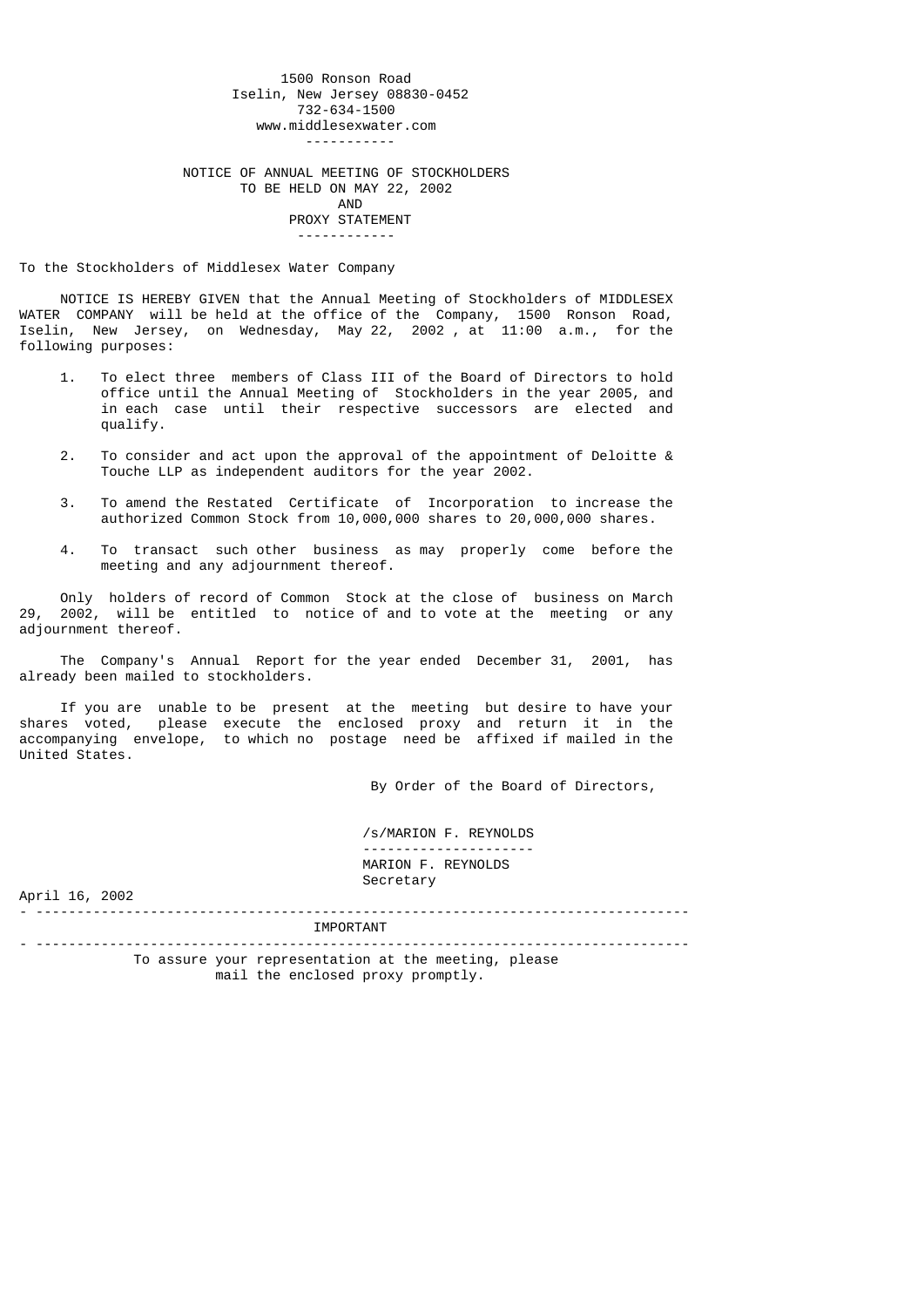### 1500 Ronson Road Iselin, New Jersey 08830-0452 732-634-1500 www.middlesexwater.com ------------

 PROXY STATEMENT ------------

 Notice of the Annual Meeting of Stockholders of Middlesex Water Company to be held on May 22, 2002, is attached. You are cordially invited to attend the meeting. If you are unable to attend, you are requested to sign and complete the enclosed proxy and return it in the accompanying envelope.

### SOLICITATION AND REVOCATION OF PROXIES

 The enclosed proxy is solicited by and on behalf of the Board of Directors of the Company. The cost of soliciting proxies will be borne by the Company. In addition to solicitation by mail, the Company may make arrangements with brokerage houses and other custodians, nominees, and fiduciaries to send proxies and proxy material to their principals and will reimburse them for their expenses in so doing. The solicitations will be initially by mail, and it may later be decided to make further solicitations by mail, telephone, telegram, fax, e-mail or in person by Directors, Officers and employees of the Company. This proxy statement and the accompanying proxy are first being sent to stockholders on or about April 16, 2002.

 The giving of a proxy does not preclude the right to vote in person should the stockholder giving the proxy so desire, and a proxy may be revoked by giving notice to the Secretary of the Company in writing at any time prior to the commencement of the meeting or in open meeting prior to the taking of the vote to which such revocation relates.

### SHARES ENTITLED TO VOTE

 As of March 29, 2002, there were outstanding 7,659,224 shares of Common Stock which is the only class of capital stock entitled to vote at the Annual Meeting. Each holder of Common Stock is entitled to one vote for each share held. As stated in the Notice of Meeting, holders of record of Common Stock at the close of business on March 29, 2002, will be entitled to vote at the meeting or any adjournment thereof.

### VOTE REQUIRED AND METHOD OF COUNTING VOTES

 The affirmative vote of a plurality of the votes cast at the meeting is required for the election of Directors. For the ratification of the appointment of Deloitte & Touche LLP, the affirmative vote of the holders of a majority of the shares represented, in person or by proxy, and entitled to vote on the item will be required. The amendment of Article 7A of the Certificate of Amendment to the Restated Certificate of Incorporation will require the affirmative vote of the holders of two-thirds of the shares of the Company's Common Stock voting at the 2002 Annual Meeting. Abstentions and broker non-votes will not be included in determining the number of votes cast concerning any matter.

#### GENERAL INFORMATION

 Management of the Company is under the general direction of the Board of Directors who are elected by the stockholders. The Board of Directors holds regular monthly meetings and meets on other occasions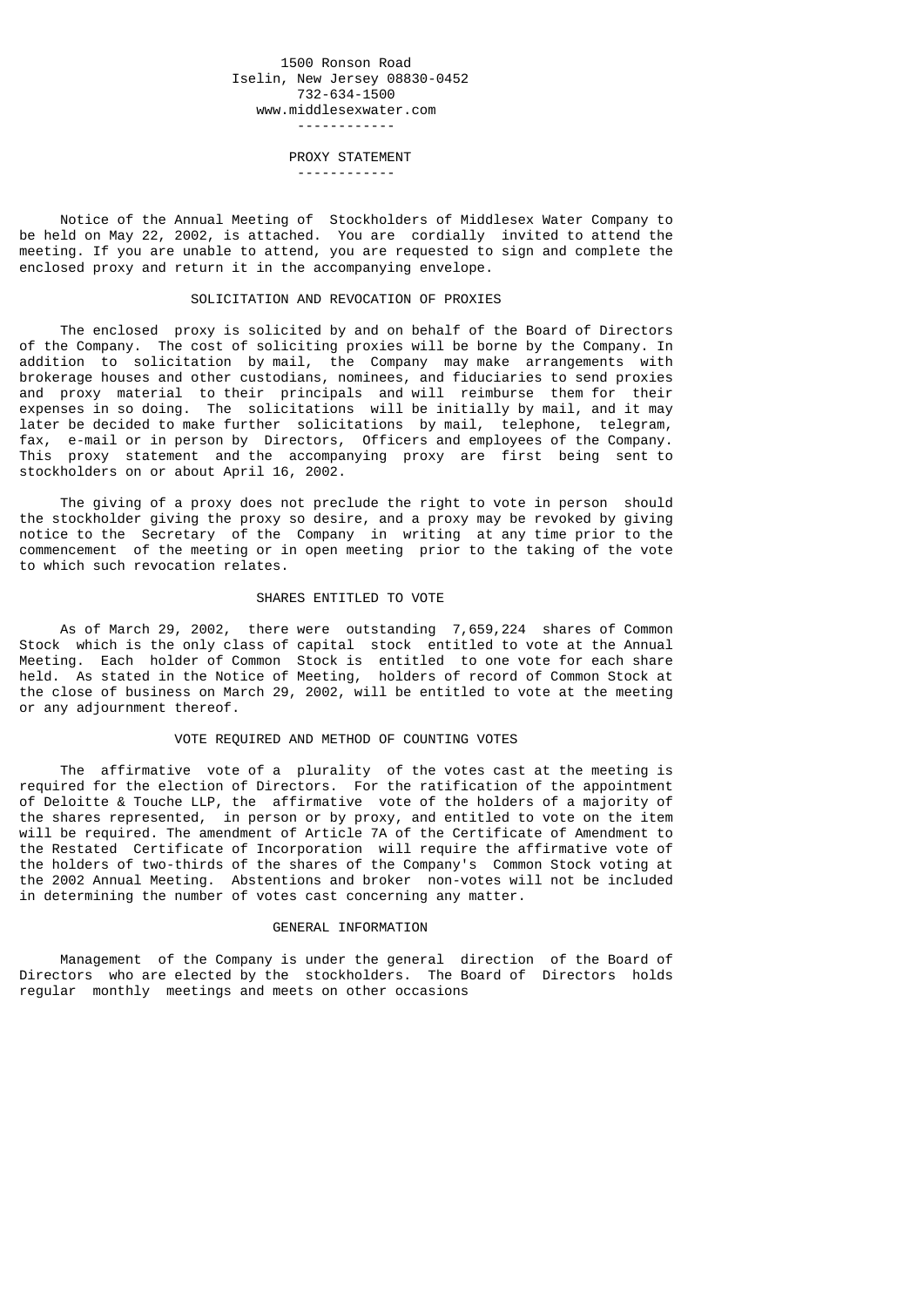when required in special circumstances. The Board of Directors held twelve meetings and the Board Committees held eleven meetings during the year 2001. Each incumbent Director attended 95% of the total number of meetings of the Board and Committees on which each served.

 The Board of Directors has an Audit Committee, consisting of John C. Cutting, John R. Middleton, M.D. and John P. Mulkerin, which reviews the scope of the audit, receives and reviews the auditors' annual report and makes a recommendation to the Board for the appointment of an independent accounting firm for the following calendar year. The Committee held three meetings during the year 2001.

 The Board of Directors has an Executive Development and Compensation Committee, consisting of John C. Cutting, Stephen H. Mundy and Jeffries Shein, which reviews and makes recommendations to the Board of Directors as to the salaries and benefits of the Executive Officers of the Company and administers the 1989 Restricted Stock Plan. The Committee held four meetings during the year 2001.

 The Board of Directors has a Pension Committee, consisting of John C. Cutting, John P. Mulkerin and Jeffries Shein, which reviews investment policies and determines recommended investment objectives for the Company's Pension Plan and serves as trustee for the Company's Voluntary Employees' Beneficiary Association Trust. The Committee meets quarterly with the Company's Investment Managers. The Committee held four meetings during the year 2001.

 The Board of Directors appoints an ad hoc Nominating Committee from time to time as needed. Such a Committee, consisting of John P. Mulkerin, Stephen H. Mundy and Jeffries Shein, was appointed in September 2000 and September 2001. The Committee did not meet during the year 2001. The ad hoc Nominating Committee will consider qualified nominations for Directors recommended by stockholders. Recommendations should be sent to Middlesex Water Company, Office of the Secretary, 1500 Ronson Road, P.O. Box 1500, Iselin, New Jersey 08830-0452. The Secretary should receive any nominations for Director on or before December 18, 2002.

 J. Richard Tompkins has announced that he intends to retire as Chief Executive Officer of the Company on or about January 31, 2003. If elected a Director at this annual meeting, however, he expects to remain on the Board in his current position as Chairman of the Board.

PROPOSAL 1

## ELECTION OF DIRECTORS

 At the Annual Meeting of Stockholders three members of Class III of the Board of Directors are to be elected each to hold office until the Annual Meeting of Stockholders in the year 2005, and in each case until their respective successors are elected and qualified. The present terms of the three Directors included in Class III expire at the year 2002 Annual Meeting.

 Proxies in the accompanying form will be voted for these nominees, unless authority to vote for one or more of them shall have been withheld by so marking the enclosed proxy. Directors shall be elected by a plurality of the votes cast at the election.

 If at the time of the meeting any of the nominees listed should be unable to serve, which is not anticipated, it is the intention of the persons designated as proxies to vote, in their discretion, for other nominees, unless the number of Directors constituting a full Board is reduced.

 There is shown as to each nominee, and as to each Director whose term of office will continue after the year 2002 Annual Meeting, age as of the date of the Annual Meeting, the period of service as a Director of the Company, and business experience during the last five years.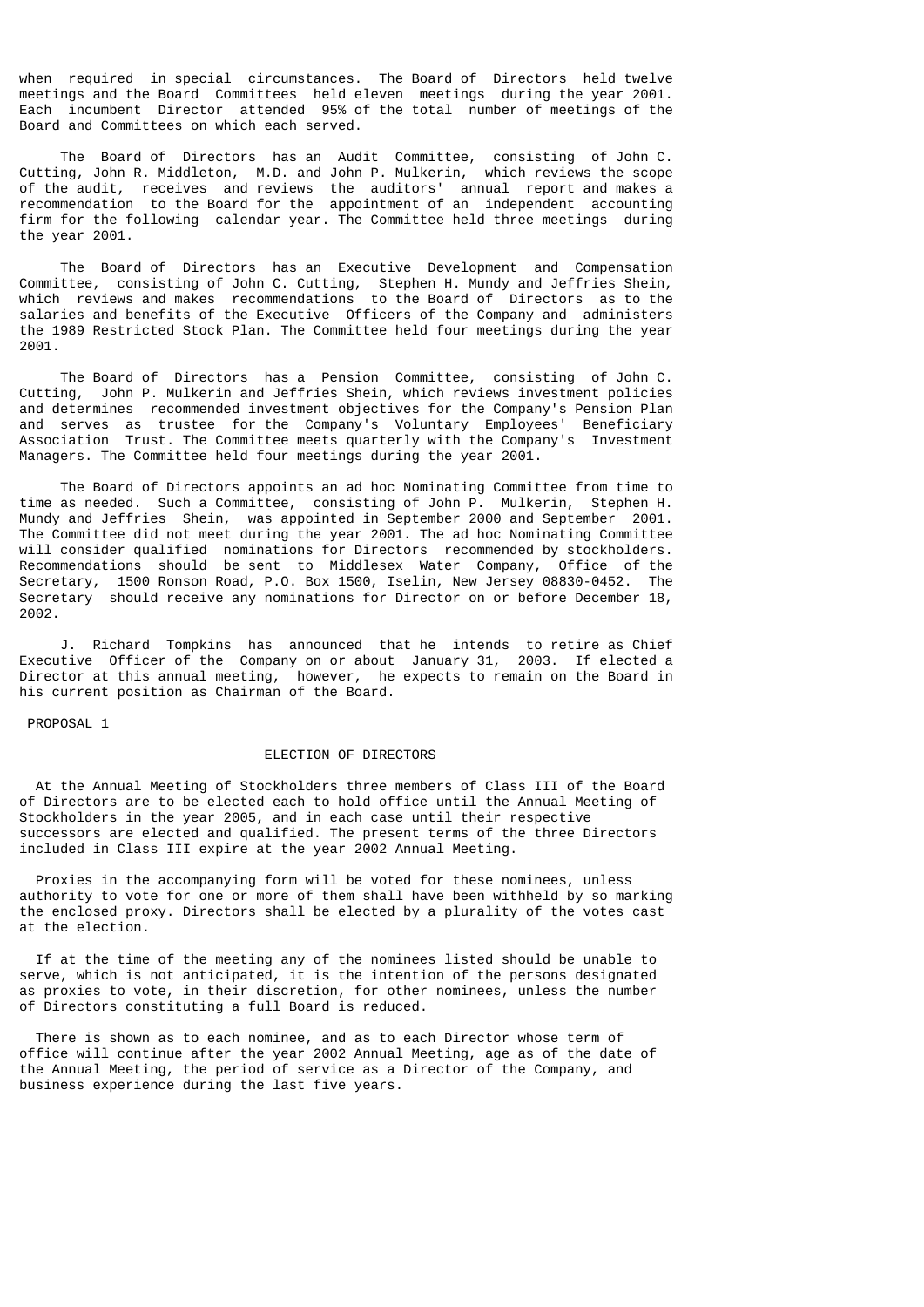### NOMINEES FOR ELECTION AS DIRECTORS WITH TERMS EXPIRING IN 2005 - CLASS III

|                        |     | Business Experience                 |
|------------------------|-----|-------------------------------------|
| Name, Period Served as |     | During Past Five Years              |
| Director of Company    | Age | and Other Affiliations              |
|                        |     | - - - - - - - - - - - - - - - - - - |

- John R. Middleton, M.D. 57 Chair of the Department of Director since 1999 Medicine and Chief Medical Officer of Raritan Bay Medical Center. Fellow of American College of Physicians and Member of Editorial Board (Infectious Diseases) of New Jersey Medicine. Member of Audit Committee.
- Jeffries Shein (1) 62 Partner, Jacobson, Goldfarb & Director since 1990 Tanzman, Industrial and Commercial Brokerage Firm, Woodbridge, New Jersey. Director of First Sentinel Bancorp, Inc., Holding Company for First Savings Bank, Perth Amboy, New Jersey, and Chairman of the Board of Raritan Bay Medical Center. Chairman of Nominating Committee and Member of Executive Development and Compensation

Committee and Pension Committee.

- J. Richard Tompkins 63 Chairman of the Board of the Director since 1981 Company since May 2001 and prior to that date was Chairman of the Board and President since May 1990. Past President of National Association of Water Companies and Director of<br>New Jersey Utilities New York Prince Companies and Contraction<br>ation. Director, Association. Director, Chairman and President of Tidewater Utilities, Inc. (TUI); Director of Pinelands Water Company, Pinelands Wastewater Company and Bayview Water Company; and Director and President of Utility Service Affiliates, Inc., and Utility Service Affiliates (Perth Amboy) Inc., subsidiaries of the Company. Director and Chairman of White Marsh Environmental Systems, Inc., a subsidiary of TUI.
	- THE BOARD OF DIRECTORS UNANIMOUSLY RECOMMENDS A VOTE FOR PROPOSAL 1.

---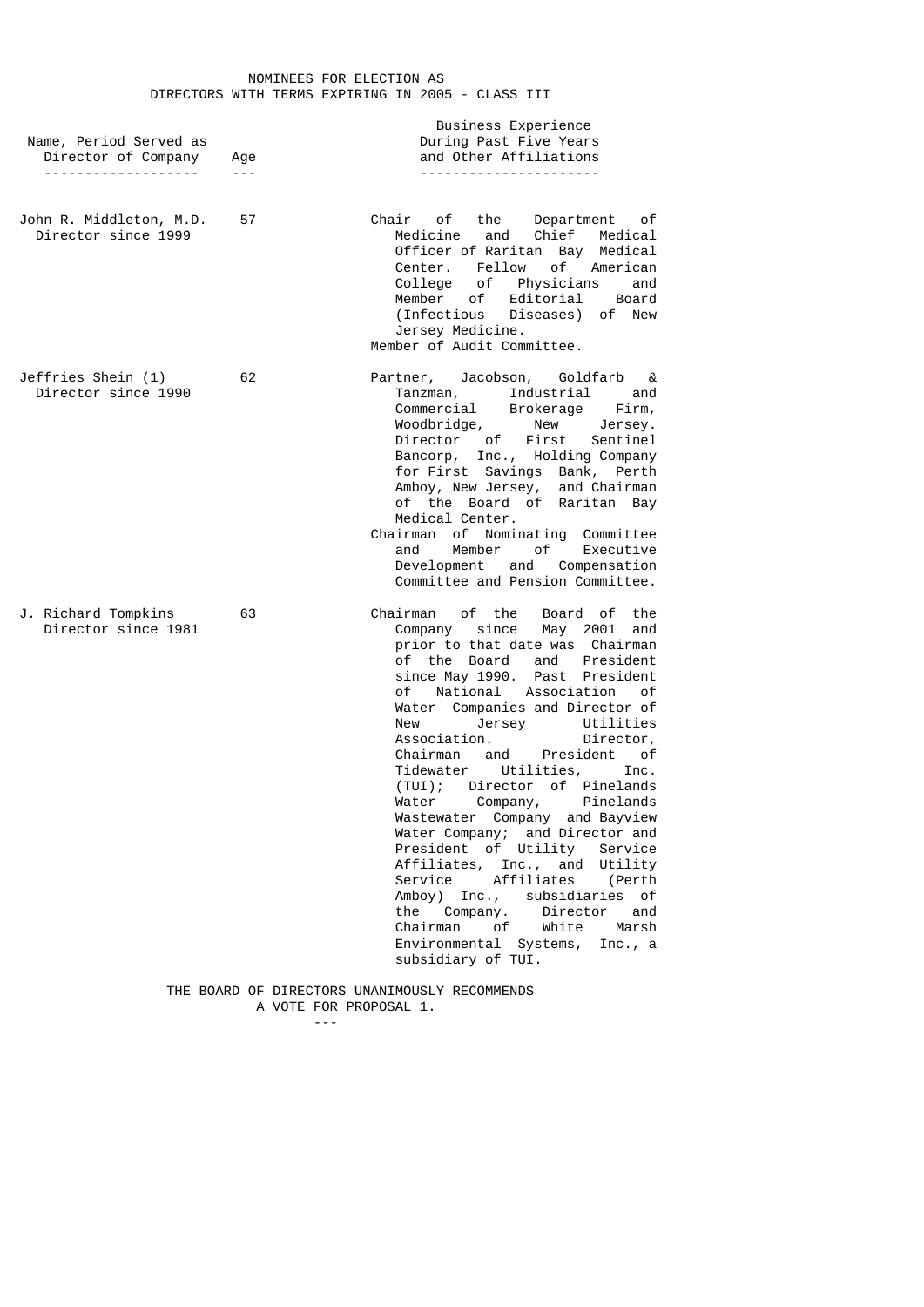# DIRECTORS WHOSE TERMS CONTINUE BEYOND THE 2002 ANNUAL MEETING AND ARE NOT SUBJECT TO REELECTION THIS YEAR

| Name, Period Served as<br>Director of Company<br>------------------- | Age<br>$- - -$ | Expiration<br>Date of<br>Term<br>And Class | Business Experience<br>During Past Five Years<br>And Other Affiliations                                                                                                                                                                                                                                                                                                                                                                                                                                                                                                                                                                                                                                                                                                                                                                                 |
|----------------------------------------------------------------------|----------------|--------------------------------------------|---------------------------------------------------------------------------------------------------------------------------------------------------------------------------------------------------------------------------------------------------------------------------------------------------------------------------------------------------------------------------------------------------------------------------------------------------------------------------------------------------------------------------------------------------------------------------------------------------------------------------------------------------------------------------------------------------------------------------------------------------------------------------------------------------------------------------------------------------------|
| John C. Cutting<br>Director since 1997                               | 65             | 2003<br>Class I                            | Retired. Formerly Consulting<br>Senior Engineer, Science<br>Applications International<br>Corporation,<br>specialists<br>in<br>information, energy<br>and<br>military systems, Pittsburgh,<br>Pennsylvania.<br>Chairman of Pension Committee and<br>Member of Audit Committee<br>and<br>Executive Development<br>and<br>Compensation Committee.                                                                                                                                                                                                                                                                                                                                                                                                                                                                                                         |
| John P. Mulkerin (1)<br>Director since 1997                          | 64             | 2003<br>Class I                            | President, Chief Executive Officer<br>and Director of First Sentinel<br>Bancorp, Inc., Holding Company<br>for First Savings Bank, Perth<br>Amboy, New Jersey. Director of<br>FSB Financial Corp., Raritan<br>Bay Medical Center and Daytop<br>Village Foundation.<br>Chairman of Audit Committee<br>and<br>Member of Nominating<br>and<br>Pension Committees                                                                                                                                                                                                                                                                                                                                                                                                                                                                                            |
| Stephen H. Mundy<br>Director since 1977                              | 68             | 2004<br>Class II                           | Retired. Formerly Vice President,<br>A. Stanley Mundy, Inc., Public<br>Utility Contractor, Virginia<br>Beach, Virginia.<br>Chairman of Executive Development<br>and Compensation Committee and<br>Member of Nominating Committee.                                                                                                                                                                                                                                                                                                                                                                                                                                                                                                                                                                                                                       |
| Dennis G. Sullivan<br>Director since 1999                            | 60             | 2003<br>Class I                            | President<br>and General<br>Counsel of<br>the Company<br>since<br>May 2001,<br>prior to that date was Senior<br>Vice<br>President<br>and<br>General<br>since July<br>Counsel<br>2000<br>and<br>prior to that<br>date<br>was Vice<br>President<br>and General Counsel<br>since<br>May<br>1990.<br>Director<br>and<br>Assistant<br>Secretary<br>and<br>Assistant<br>оf<br>Treasurer<br>Tidewater<br>Utilities,<br>Inc.<br>(TUI); Director and Chairman of<br>Pinelands<br>Water<br>Company and<br>Pinelands<br>Wastewater Company;<br>Director<br>of Utility<br>Service<br>Affiliates, Inc., and<br>Utility<br>Affiliates<br>Service<br>(Perth<br>Amboy) Inc., and Director and<br>President<br>of Bayview Water<br>Company,<br>subsidiaries of the<br>Director, of White<br>Company.<br>Environmental<br>Marsh<br>Systems,<br>Inc., a subsidiary of TUI. |
|                                                                      |                |                                            |                                                                                                                                                                                                                                                                                                                                                                                                                                                                                                                                                                                                                                                                                                                                                                                                                                                         |

 <sup>(1)</sup> The Company has established a \$10,000,000 line of credit with First Savings Bank, Perth Amboy, New Jersey. At December 31, 2001, there was an outstanding loan of \$1,125,000 at an interest rate of 3.65% with First Savings Bank.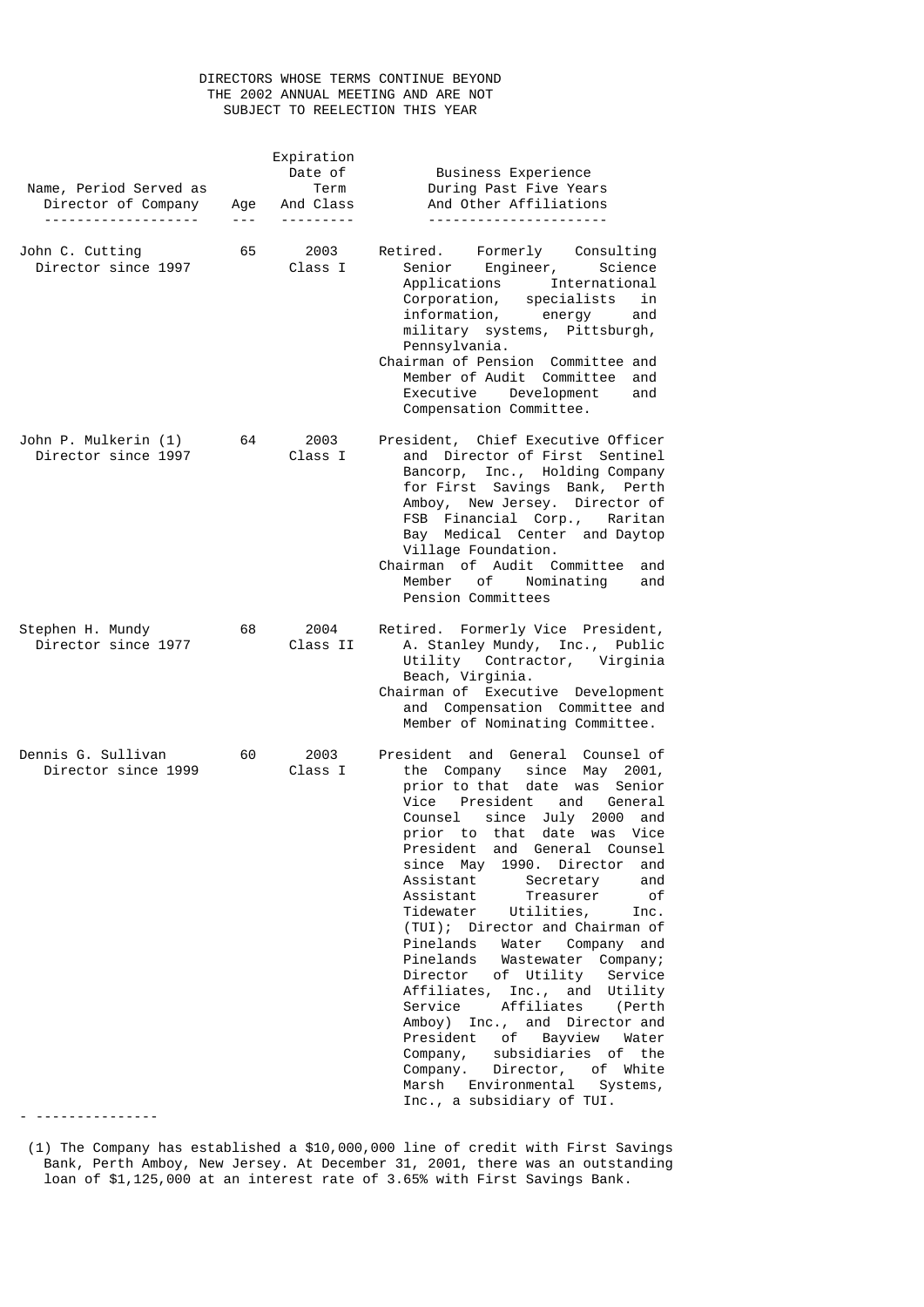## SECURITY OWNERSHIP OF DIRECTORS, MANAGEMENT AND CERTAIN BENEFICIAL OWNERS

 The following table sets forth, as of March 29, 2002, beneficial ownership of Middlesex Water Company Common Stock by the elected Directors, Executive Officers named in the table appearing under Executive Compensation and all elected Directors and Executive Officers as a group. Jeffries Shein owned 1.46% of the shares outstanding on March 29, 2002. All other individual elected Directors and Executive Officers owned less than 1% of the shares outstanding on March 29, 2002.

|                                                         | Amount and Nature |
|---------------------------------------------------------|-------------------|
|                                                         | of Beneficial     |
| Name                                                    | Ownership         |
|                                                         |                   |
| Directors                                               |                   |
| John C. Cutting                                         | 24,569            |
| John R. Middleton                                       | 2,079             |
| John P. Mulkerin                                        | 5,250             |
| Stephen H. Mundy                                        | 30,005            |
| Jeffries Shein*                                         | 111,771           |
| Dennis G. Sullivan                                      | 10,615            |
| J. Richard Tompkins**                                   | 36,750            |
| Named Executive Officers                                |                   |
| Walter J. Brady                                         | 15,806            |
| A. Bruce O'Connor                                       | 10,284            |
| Ronald F.Williams                                       | 7,126             |
| All elected Directors and Executive Officers as a group |                   |
| including those named above (11)                        | 275,684***        |
|                                                         |                   |

- -------------

 \* Disclaims beneficial ownership of 3,771 additional shares. \*\* Disclaims beneficial ownership of 700 additional shares.

\*\*\* 3.60% of the shares outstanding on March 29, 2002.

 The following table sets forth information made known to the Company as of March 25, 2002, of any person or group to be the beneficial owner of more than five percent of the Company's Common Stock:

|                                                           | Number of Shares<br>Beneficially Owned |          |
|-----------------------------------------------------------|----------------------------------------|----------|
|                                                           | and Nature of                          | Percent  |
| Name and Address                                          | Beneficial Ownership (1)               | of Class |
|                                                           |                                        |          |
| Verona Construction Company<br>Wilmington, Delaware 19801 | 494,700                                | 6.46%    |

- ------------

(1) Beneficial owner has sole power to vote and dispose of such shares.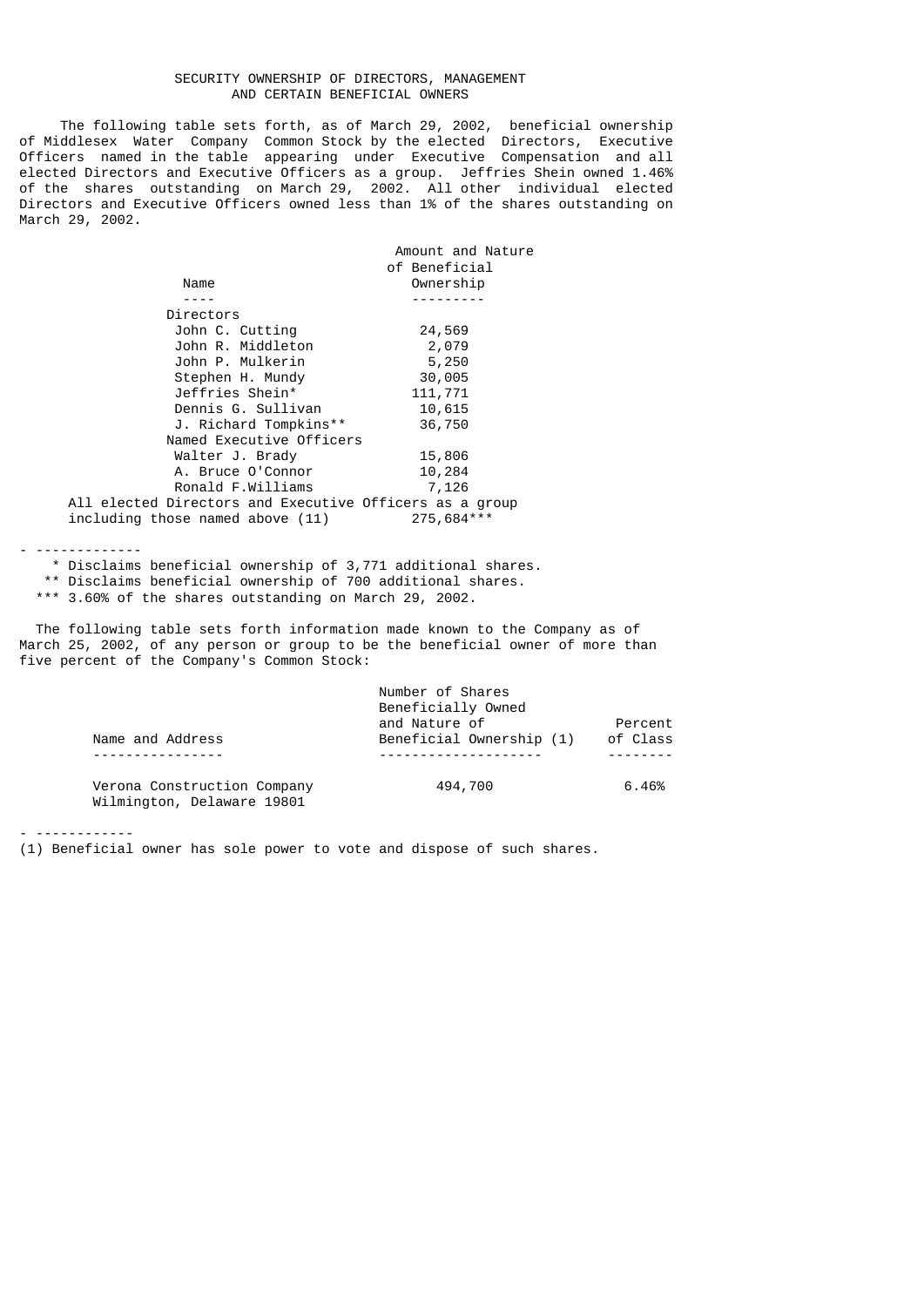## EXECUTIVE COMPENSATION

 There is shown below information concerning the annual and long-term compensation for services in all capacities to the Company for the years 2001, 2000 and 1999 for the Chief Executive Officer and the four most highly compensated executive officers of the Company.

|                                                                                        |                      | SUMMARY COMPENSATION TABLE          |                                                   |                                                      |                                      |
|----------------------------------------------------------------------------------------|----------------------|-------------------------------------|---------------------------------------------------|------------------------------------------------------|--------------------------------------|
| Name and<br>Principal Position                                                         | Year                 | Salary                              | <b>Bonus</b>                                      | Restricted<br>Stock<br>Award                         | All<br>Other Annual<br>Compensation  |
| J. Richard Tompkins<br>Chairman of the Board<br>and<br>Chief Executive                 | 2001<br>2000<br>1999 | \$276,631<br>\$273,400<br>\$265,000 | $- - - -$<br>$- -$<br>$- -$<br>\$10, 192          | - - - - -<br>(1)<br>\$26,180<br>\$43,700<br>\$51,700 | (2)<br>\$9,003<br>\$8,845<br>\$9,416 |
| Officer<br>Richard A.<br>(3)<br>Russo<br>Executive Vice<br>President                   | 2001<br>2000<br>1999 | \$199,500<br>\$182,400<br>\$176,000 | $- -$<br>\$<br>6,769                              | \$23,300<br>\$25,850                                 | \$5,082<br>\$7,119<br>\$6,512        |
| Dennis G. Sullivan<br>President &<br>General<br>Counsel and Chief<br>Operating Officer | 2001<br>2000<br>1999 | \$164,246<br>\$142,862<br>\$130,000 | $- -$<br>$- -$<br>\$5,000                         | \$13,090<br>\$23,300<br>\$25,850                     | \$7,379<br>\$5,786<br>\$5,577        |
| Walter J. Brady<br>Senior Vice President<br>Administration                             | 2001<br>2000<br>1999 | \$142,169<br>\$139,400<br>\$133,000 | $\sim$ $-$<br>$\sim$ $-$<br>$\mathsf{s}$<br>5,115 | \$13,090<br>\$23,300<br>\$25,850                     | \$6,301<br>\$5,671<br>\$5,400        |
| A. Bruce O'Connor<br>Vice President and<br>Controller and Chief<br>Financial Officer   | 2001<br>2000<br>1999 | \$140,016<br>\$135,400<br>\$128,000 | $\sim$ $-$<br>$\sim$ $-$<br>\$4,923               | \$13,090<br>\$23,300<br>\$25,850                     | \$5,086<br>\$4,882<br>\$4,710        |
| Ronald F. Williams<br>Vice President -<br>Operations                                   | 2001<br>2000<br>1999 | \$133,939<br>\$128,400<br>\$122,000 | $- -$<br>$ -$<br>\$4,692                          | \$13,090<br>\$23,300<br>\$25,850                     | \$5,106<br>\$4,837<br>\$4,837        |

- (1) The number and value of Restricted Stock held in escrow as of December 31, 2001, were as follows: Mr. Tompkins - 11,700/\$264,572; Mr. Sullivan - 5,400/\$122,110; Mr. Brady - 5,400/\$122,110; Mr. O'Connor - 5,400/\$122,110 and Mr. Williams - 5,400/\$122,110. Upon Mr. Russo's retirement on July 1, 2001, restrictions lapsed on 2,450 shares previously held in escrow for his benefit. At that same time, another 2,450 shares held in escrow for Mr. Russo were forfeited and returned to the Company. Generally, the restrictions lapse on these awards five years from the date of grant. The restrictions also lapse in the event of a change in control of the Company. All dividends on these shares are paid to the awardees.
- (2) Includes employer contributions to the Company's defined contribution plan and life insurance premiums for 2001: Mr. Tompkins (\$5,950 and \$3,053), Mr. Russo (\$3,798 and \$1,284), Mr. Sullivan (\$5,735 and \$1,644), Mr. Brady (\$4,962 and \$1,399), Mr. O'Connor (\$4,887 and \$199) and Mr. Williams (\$4,674 and \$432); for 2000: Mr. Tompkins (\$5,950 and \$2,895), Mr. Russo (\$5,950 and \$1,169), Mr. Sullivan (\$4,962 and \$824), Mr. Brady (\$4,841 and \$830), Mr. O'Connor (\$4,697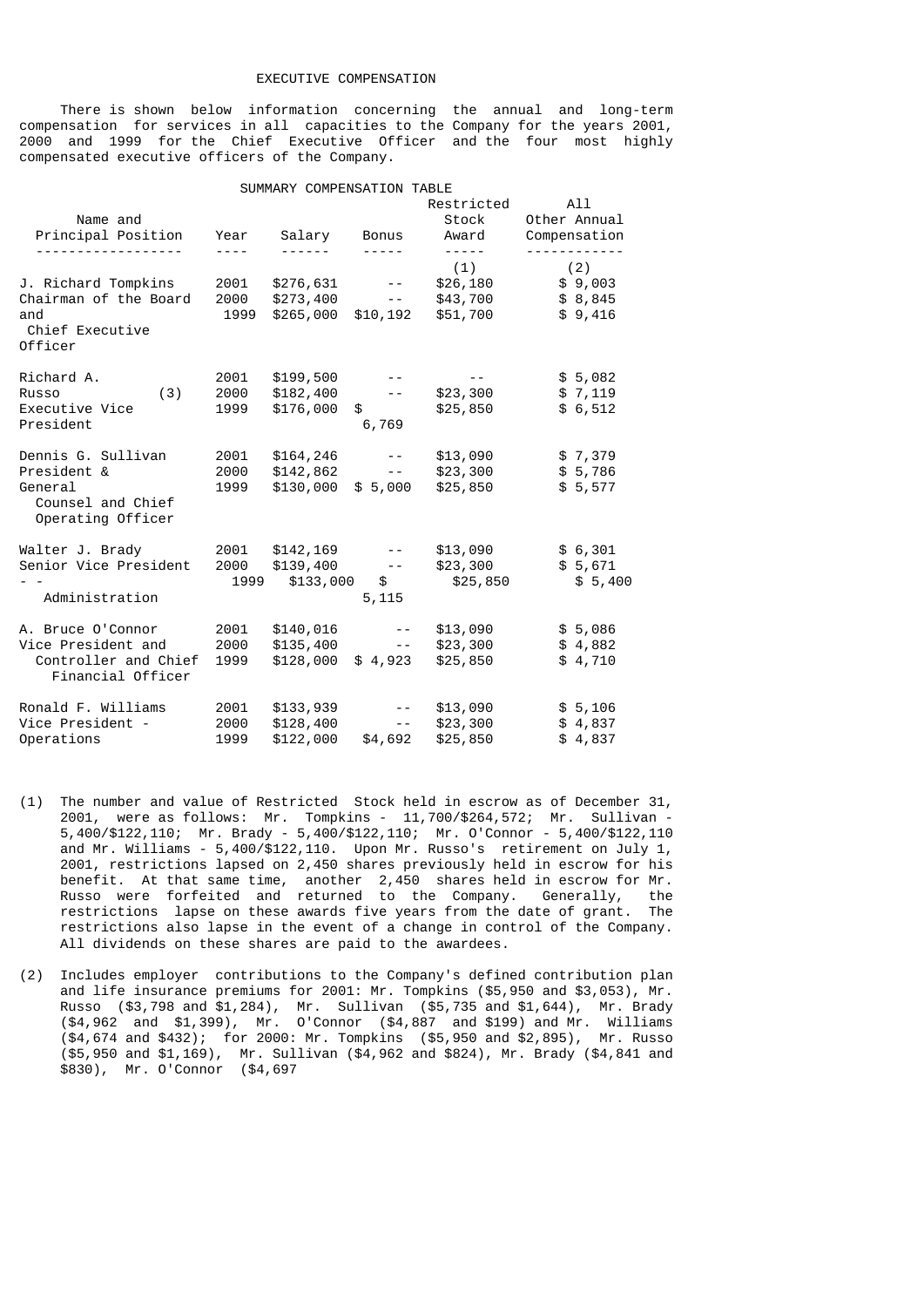and \$186) and Mr. Williams (\$4,270 and \$567); for 1999: Mr. Tompkins (\$5,600 and \$3,816), Mr. Russo (\$5,600 and \$912), Mr. Sullivan (\$4,550 and \$1,027), Mr. Brady (\$4,341 and \$1,059) , Mr. O'Connor (\$4,480 and \$230) and Mr. Williams (\$4,270 and \$567).

(3) Richard A. Russo retired on July 1, 2001.

#### COMPENSATION OF DIRECTORS

 A Director who is not an officer of the Company or its subsidiaries is paid an annual retainer of \$8,100 and a fee of \$600 for attendance at Board of Directors (Board) meetings; a fee of \$300 for attendance at special meetings of the Board and a fee of \$150 for attendance at special Board Committee meetings by means of communications facilities and a fee of \$400 for each committee meeting attended. Committee chairmen receive an additional \$200 for each committee meeting chaired. Directors who are officers of the Company are paid a fee of \$300 for each meeting of the Board attended.

#### COMPENSATION PURSUANT TO PENSION PLANS

Annual Benefit based on Compensation and Years of Service

| Remuneration |           |           | Years of Service |           |           |           |  |  |
|--------------|-----------|-----------|------------------|-----------|-----------|-----------|--|--|
|              | 15        | 20        | 25               | 30        | 35        | 45        |  |  |
| \$100,000    | \$56,640  | \$56,640  | \$56,640         | \$56,640  | \$56,640  | \$70,534  |  |  |
| \$125,000    | \$75,390  | \$75,390  | \$75,390         | \$75,390  | \$75,390  | \$90,284  |  |  |
| \$150,000    | \$94,140  | \$94,140  | \$94,140         | \$94,140  | \$94,140  | \$110,034 |  |  |
| \$175,000    | \$112,890 | \$112,890 | \$112,890        | \$112,890 | \$112,890 | \$125,834 |  |  |
| \$200,000    | \$131,640 | \$131,640 | \$131,640        | \$131,640 | \$131,640 | \$131,640 |  |  |
| \$225,000    | \$150,390 | \$150,390 | \$150,390        | \$150,390 | \$150,390 | \$150,390 |  |  |
| \$250,000    | \$169,140 | \$169,140 | \$169,140        | \$169,140 | \$169,140 | \$169,140 |  |  |
| \$300,000    | \$206,640 | \$206,640 | \$206,640        | \$206,640 | \$206,640 | \$206,640 |  |  |

 All employees, including the named executives, who receive pay for 1,000 hours during the year are included in the Company's Qualified Defined Benefit Pension Plan (Qualified Plan). Under the noncontributory trusteed Qualified Plan, current service costs are funded annually. The Company's annual contribution is determined on an actuarial basis. Benefits are measured from the member's entry date and accrue to normal retirement date or date of early retirement. Benefits are calculated, at normal retirement, at 1.25% of pay up to the employee's benefit integration level, plus 1.9% of such excess pay, multiplied by service to normal retirement date, capped at 35 years of such excess pay, multiplied by service to normal retirement date of age 65. Average pay is the highest annual average of total pay during any 5 consecutive years within the 10 calendar-year period prior to normal retirement date. The benefit integration level is based on the 2001 Summary Compensation Table. The benefit amounts are not subject to any deduction for Social Security benefits or other offset amounts.

 During the year 2001, the Company was not required to make a statutory contribution to the Qualified Plan.

 The estimated credited years of service based on normal retirement at age 65 includes 22 years, 44 years, 22 years, 33 and 19 years for Messrs. Tompkins, Brady, Sullivan, O'Connor and Williams, respectively.

 Supplemental Executive Retirement Plan - The named executive officers are eligible to participate in the deferred compensation plan known as the Supplemental Executive Retirement Plan (Executive Plan) at the discretion of the Board of Directors.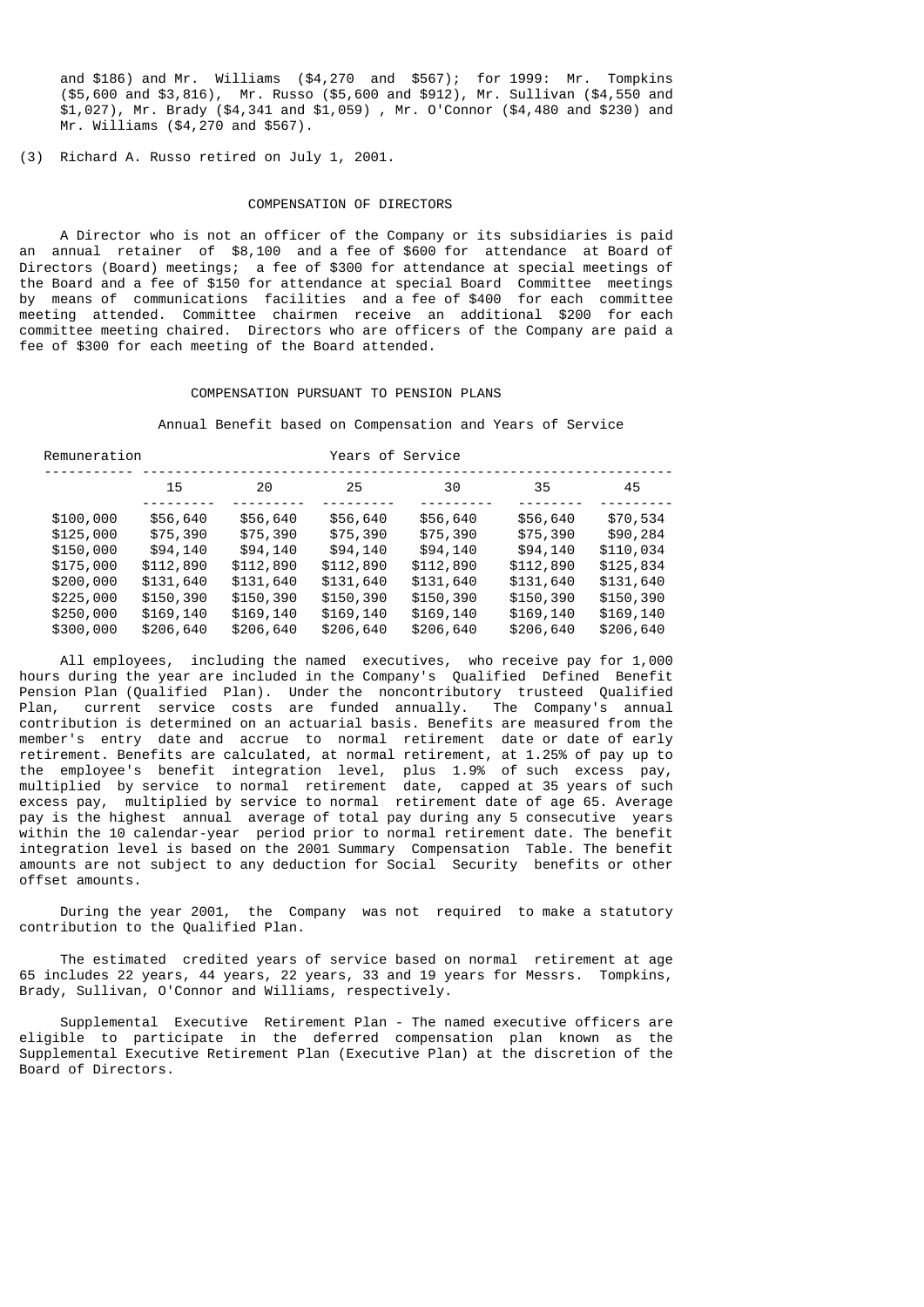A participant who retires on his normal retirement date is entitled to an annual retirement benefit equal to 75% of his compensation reduced by his primary Social Security benefit and further reduced by any benefit payable from the Qualified Plan. In certain cases further reductions are made for benefits from other employment. Generally, a participant is vested at 10 years of service. Annual retirement benefits are payable for 15 years either to the participant or his beneficiary. Retirement benefits may be in the form of single life annuity, joint and 50% survivors annuity, joint and 100% survivors annuity, single life annuity with a 10-year certain period and single life annuity with a 15-year certain period paid on an actuarial equivalent basis.

 The Company is not obligated to set aside or earmark any monies or other assets specifically for the purpose of funding the Executive Plan, except that upon a change of control the Company would be obligated to make contributions to a trust anticipated to be sufficient to meet its obligations under the Executive Plan. In any event, the benefits are in the form of an unfunded obligation of the Company. The Company has elected to purchase corporate-owned life insurance as a means of satisfying its obligation under the Executive Plan. The Company reserves the right to terminate any plan or life insurance at any time; however, a participant is entitled to any benefits he would have been entitled to under the Executive Plan provisions. For the year 2001 the Company paid life insurance premiums totaling \$0.1 million for Messrs. Tompkins, Russo, Brady, O'Connor, Sullivan and Williams, which provides a pre-retirement net death benefit of 1-1/2 times base salary at date of death.

 Defined Contribution Plan - Under its 401(k) Plan, the Company matches 100% of that portion of the employee contribution that does not exceed 1% of base pay, plus an additional 50% of that portion from 2% to 6% of base pay. Distributions under the 401(k) Plan are made upon normal retirement, total and permanent disability or death and are subject to certain vesting provisions as to Company contributions.

 Change of Control Agreements - The Company has change of control termination agreements with the named executive officers, and the other executive officers. These agreements provide that if the executive is terminated by the Company, other than for death, disability, cause (as defined in the agreement) or good reason (as defined in the agreement) within three years after a change of control, the executive is entitled to receive (a) a lump sum severance payment equal to the sum of three times the executive's average total compensation for the five years prior to the termination; (b) continued coverage for three years under any health or welfare plan in which the executive and the executive's dependents were participating; and (c) an additional amount sufficient to pay any additional tax liability resulting from the severance payments and benefits under this, and any other plans or agreements. In addition, the executive will be entitled to receive benefits under the Executive Plan, at the executive's otherwise normal retirement date, with such benefits calculated as if the executive had continued employment to age 65, unless the executive elects to receive such benefits at a lesser amount at termination. Further, all restricted stock held by the executive will become unrestricted (with respect to the plan's five year holding period) upon a change of control.

## COMPENSATION COMMITTEE INTERLOCKS AND INSIDER PARTICIPATION

 The members of the 2001 Executive Development and Compensation Committee were John C. Cutting, Stephen H. Mundy and Jeffries Shein. During 2001, no member of the Executive Development and Compensation Committee was an officer or employee of the Company or a subsidiary.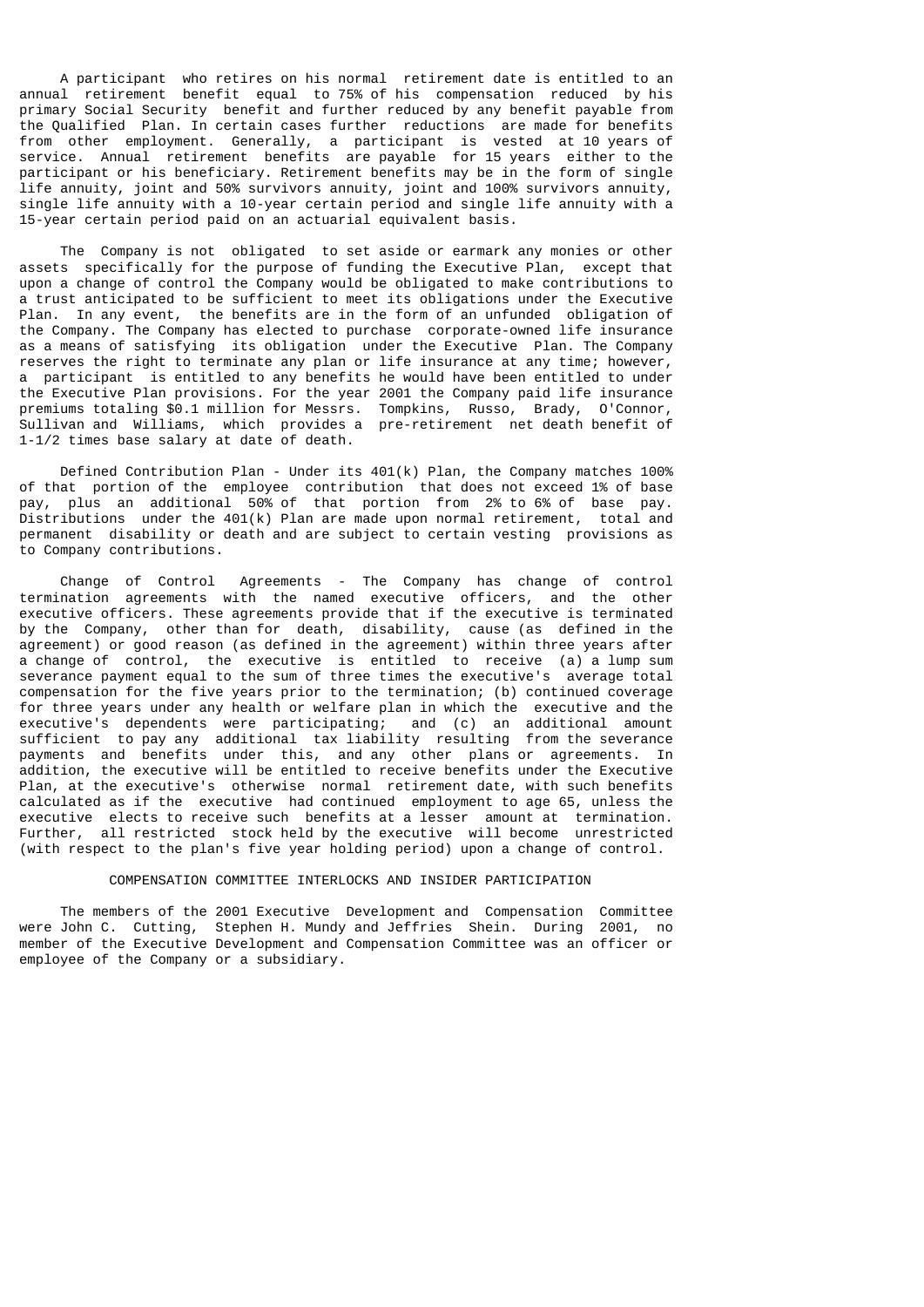#### Overview

 The Executive Development and Compensation Committee of the Board of Directors administers the compensation program for executive officers of the Company. The Committee for the year 2002 is composed of three independent Directors: John C. Cutting, Stephen H. Mundy and Jeffries Shein. The Committee is responsible for setting and administering the policies that govern annual compensation and Restricted Stock awards. The full Board of Directors approves policies and plans developed by the Committee.

 The Committee's compensation policies and plans applicable to the executive officers seek to enhance the profitability of the Company and shareholder value, as well as control costs and maintain reasonable rates for the customers. The Committee's practices reflect policies that compensation should (1) attract and retain well-qualified executives, (2) support short- and long-term goals and objectives of the Company, (3) reward individuals for outstanding contributions to the Company's success, (4) be meaningfully related to the value created for shareholders, and (5) relate to maintenance of good customer relations and reasonable rates.

 The Committee meets with Mr. Tompkins to evaluate the performance of the other executive officers and meets in the absence of Mr. Tompkins to evaluate his performance. The Committee reports on all executive evaluations to the full Board of Directors.

### Salary Compensation

 Base salary levels are reviewed annually using compensation data produced by an independent compensation consultant for similar positions and comparable companies. Base salaries for satisfactory performance are targeted at the median of the competitive market. Individual performance of the executive is determined and taken into account when setting salaries against the competitive market data. The Committee reviews, as well, the individual's efforts on cost control and his or her contributions to the results of the year. The Committee also reviews the Company's financial results compared with prior years and compared with other companies. It compares salaries with both water and general industry salaries.

 The factors and criteria upon which Mr. Tompkins' compensation was based generally include those discussed with respect to all the executive officers. Specifically, however, his salary is based on his overall performance and that of the Company. His salary was set at a rate, which was approximately the median of the utility market and below that of the general industry. In addition, in evaluating the performance of the CEO, the Committee has taken particular note of management's success with respect to the growth of the Company.

### Restricted Stock

 The Company maintains a restricted stock plan for the purpose of attracting and retaining key executives and other employees having managerial or supervisory responsibility who have contributed, or are likely to contribute, significantly to the long-term performance and growth of the Company and its subsidiaries. This plan is designed to enhance financial performance, customer service and corporate efficiency through a performance-based stock award. Annual stock awards are based upon several factors including the participant's ability to contribute to the overall success of the Company.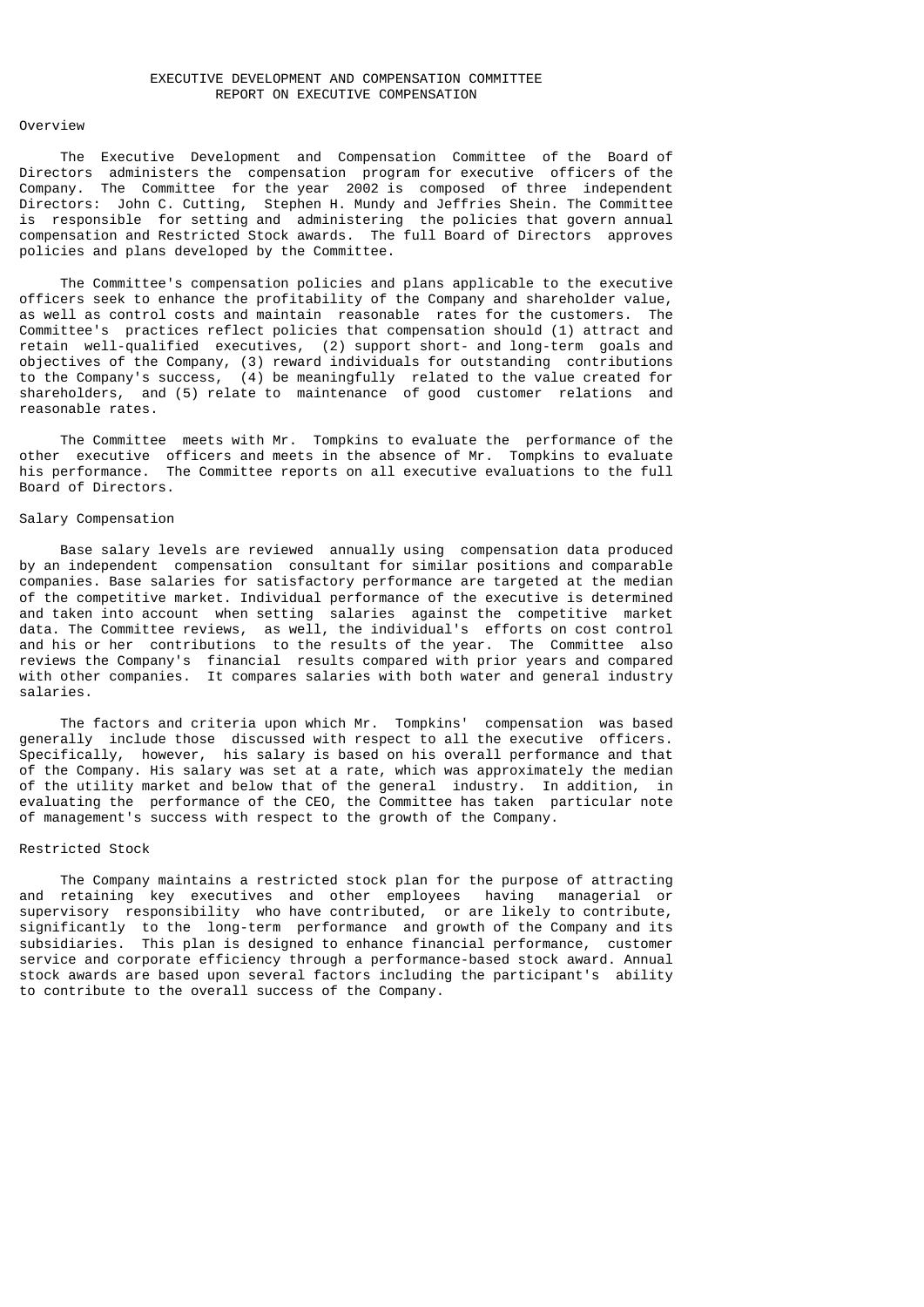The level of awards and the value of the performance are reviewed annually by the Committee. The Committee submits reports on all executive evaluations and restricted stock awards to the full Board of Directors for approval.

> Year 2002 Executive Development and Compensation Committee Stephen H. Mundy, Chairman John C. Cutting Jeffries Shein

### AUDIT COMMITTEE REPORT

 The Audit Committee of the MWCo Board of Directors is composed of three independent directors. It operates under a written charter adopted by the Board of Directors.

 Management is responsible for MWCo's financial statements and internal controls. The independent accountants of MWCo, Deloitte & Touche LLP, are responsible for performing an independent audit of MWCo's annual consolidated financial statements in accordance with generally accepted auditing standards and for issuing a report thereon. The Committee's responsibility is to assist the Board of Directors in overseeing the quality and integrity of the accounting, auditing and financial reporting practices.

 In this context, the Committee has met and held discussions with management and the independent accountants. Management represented to the Committee that MWCo's consolidated financial statements were prepared in accordance with generally accepted accounting principles, and the Committee has reviewed and discussed the consolidated audited financial statements with management and the independent accountants. The Committee discussed with the independent accountants the matters required to be discussed by Statement on Auditing Standards No. 61, as amended (Communication with Audit Committees), which includes, among other things:

- o Changes in significant accounting policies;
- o The process used by management in formulating accounting estimates and the basis for the auditors' conclusions regarding the reasonableness of these estimates;
- o Any disagreements, if any, with management over the application of accounting principles;
- o Audit adjustments; and
- o Disclosures in the financial statements.

The independent accountants also provided to the Committee the written<br>Losures required by Independence Standards Board Standard No. 1 disclosures required by Independence Standards Board (Independence Discussions with Audit Committees), and the Committee discussed with the independent accountants the firm's independence with respect to MWCo and its management. The Committee has considered whether the independent accountants' provision of non-audit services to MWCo is compatible with maintaining their independence.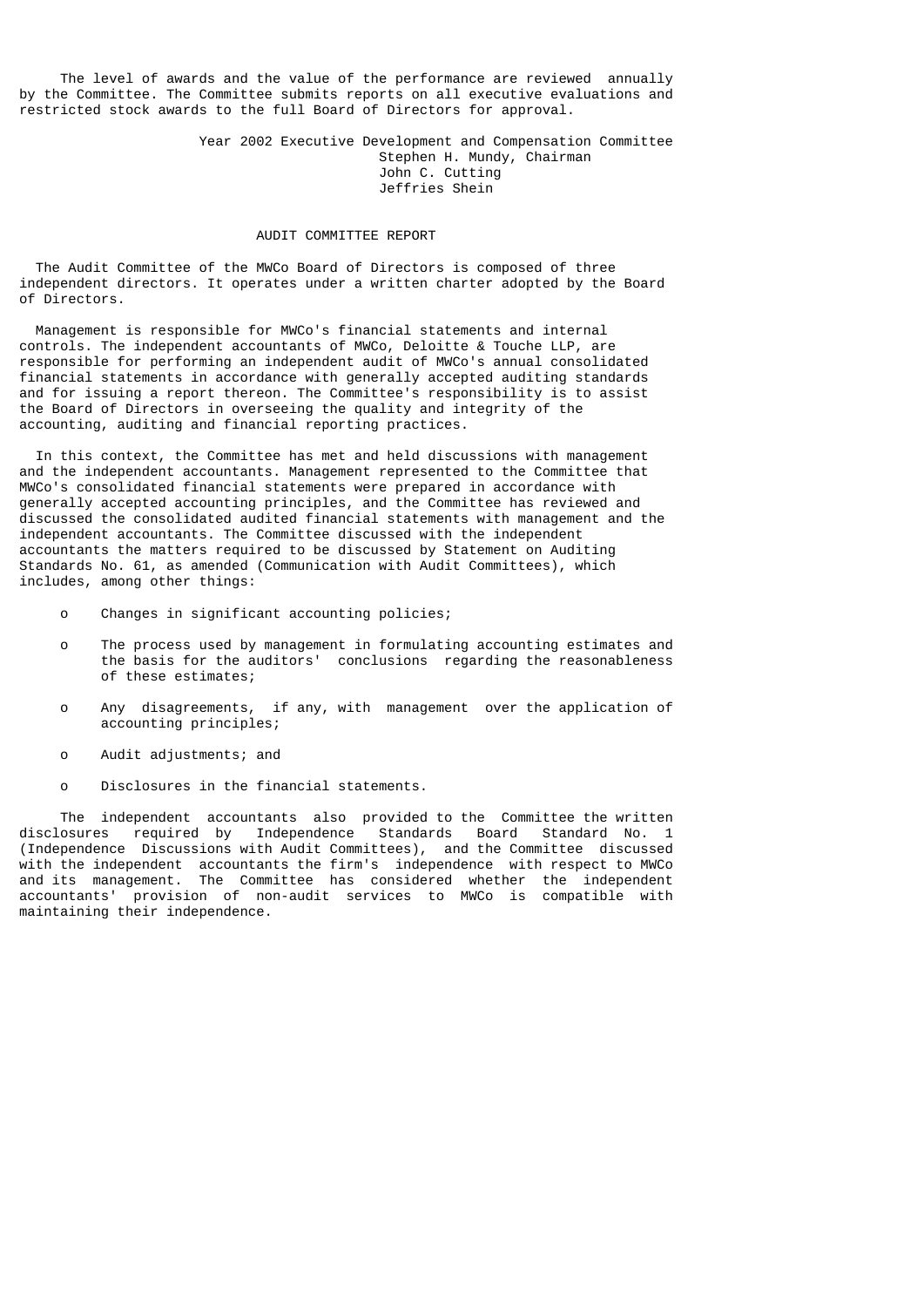Based on the Committee's discussions with management and the independent accountants, the Committee's review of the audited financial statements, the representations of management regarding the audited financial statements and the report of the independent accountants to the Committee, the Committee recommended to the Board of Directors that the audited financial statements be included in MWCo's Annual Report on Form 10-K for the fiscal year ended December 31, 2001, for filing with the Securities and Exchange Commission.

.

 Year 2002 Audit Committee John P. Mulkerin, Chairman John C. Cutting John R. Middleton, M.D.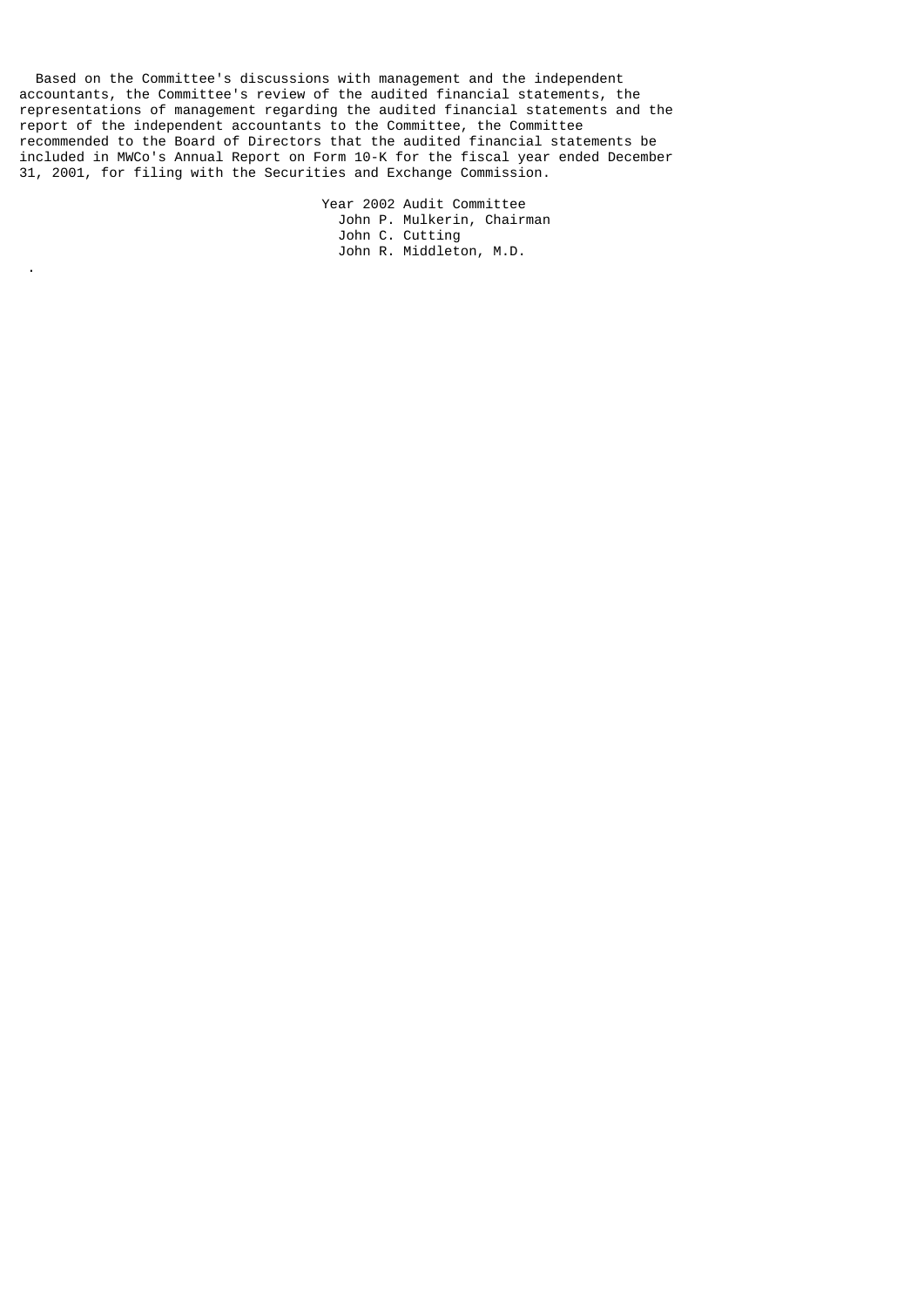# STOCK PERFORMANCE GRAPH

 Set forth below is a line graph comparing the yearly change in the cumulative total return (which includes reinvestment of dividends) of a \$100 investment for the Company's Common Stock, a peer group of investor-owned water utilities, and the Wilshire 5000 Stock Index for the period of five years commencing December 31, 1996 The current peer group includes American States Water Company, American Water Works Company, Inc., Artesian Resources Corp., California Water Service Company, Connecticut Water Service, Inc., Pennichuck Corp., Philadelphia Suburban Corporation, SJW Corp., Southwest Water Company, York Water Company and the Company. As a result of the terminated merger of SJW Corp., it was added back to the Peer Group. The Wilshire 5000 Stock Index measures the performance of all U.S. headquartered equity securities with readily available price data.

### [GRAPHIC-CHART-PLOTTED POINTS BELOW]

|               |       | 12/31/96 12/31/97 12/31/98 12/31/99 12/31/00 12/31/01 |       |       |       |       |
|---------------|-------|-------------------------------------------------------|-------|-------|-------|-------|
| Middlesex     | \$100 | \$141                                                 | \$160 | \$221 | \$244 | \$254 |
| Peer Group    | 100   | 138                                                   | 172   | 145   | 187   | 241   |
| Wilshire 5000 | 100   | 131                                                   | 162   | 200.  | 178   | 159   |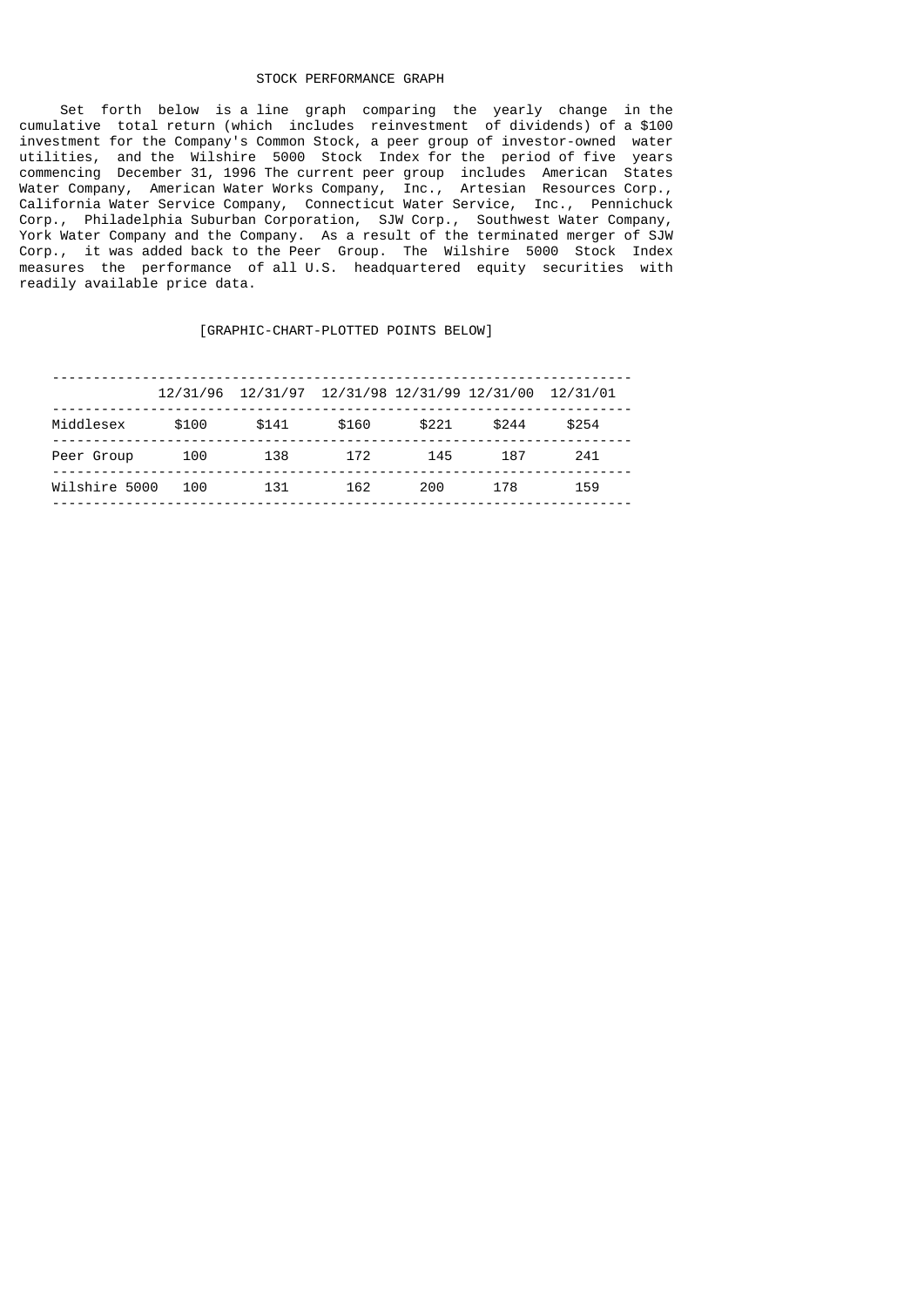# APPOINTMENT OF INDEPENDENT AUDITORS

 Upon the recommendation of the Audit Committee, the Board of Directors has appointed Deloitte & Touche LLP of Parsippany, New Jersey, as independent auditors to make the annual audit of the books of account and supporting records of the Company for the year 2002, subject to the approval of the stockholders entitled to vote for the election of Directors, by a majority of the votes cast on the question of such approval, provided a quorum is present, at the Annual Meeting of Stockholders.

 Representatives of Deloitte & Touche LLP will be present at the meeting, and will be afforded an opportunity to make a statement if they so desire and to respond to appropriate questions.

### ACCOUNTING FIRM FEES

 Aggregate fees billed to the Company for the fiscal year ending December 31, 2001, by the Company's accounting firm, Deloitte & Touche LLP:

| Audit Fees     |                                  |  | \$99,000 |           | ${a}$           |  |
|----------------|----------------------------------|--|----------|-----------|-----------------|--|
|                | Financial Information Systems \$ |  |          | $0 \{b\}$ |                 |  |
| All Other Fees |                                  |  | \$66,745 |           | $\{c\}$ $\{d\}$ |  |
|                |                                  |  |          |           |                 |  |

- {a) Audit Fees The aggregate fees billed by Deloitte & Touche LLP, for professional services rendered for the audit of the annual consolidated financial statements and the review of the financial statements included in quarterly reports on Form 10-Q of Middlesex Water Company for the year ended December 31, 2001 totaled \$99,000.
- {b) Financial Information Systems Design and Implementation Fees No fees were billed by Deloitte & Touche for professional services rendered for information technology services relating to financial information systems and implementation for the year ended December 31, 2001.
- {c} All Other Fees The aggregate fees billed by Deloitte & Touche for services rendered to the Company, other than the services described above under "Audit Fees" and "Financial Information Systems Design and Implementation Fees", for the year ended December 31, 2001 were \$66,745, representing audit and non-audit related services. Audit related services include fees for the audits of benefit plans (\$15,000). Non-audit related services include fees related to preparation of Tax Returns and Tax related services (\$34,205) and a Human Resources Survey (\$17,540). Deloitte & Touche has recently announced its intent to separate Deloitte Consulting from Deloitte Touche Tohmatsu.
- {d} The Audit Committee has considered whether the provision of these services is compatible with maintaining the accounting firm's independence.

 THE BOARD OF DIRECTORS UNANIMOUSLY RECOMMENDS THAT SHAREHOLDERS VOTE FOR THE APPOINTMENT OF DELOITTE & TOUCHE LLP. ---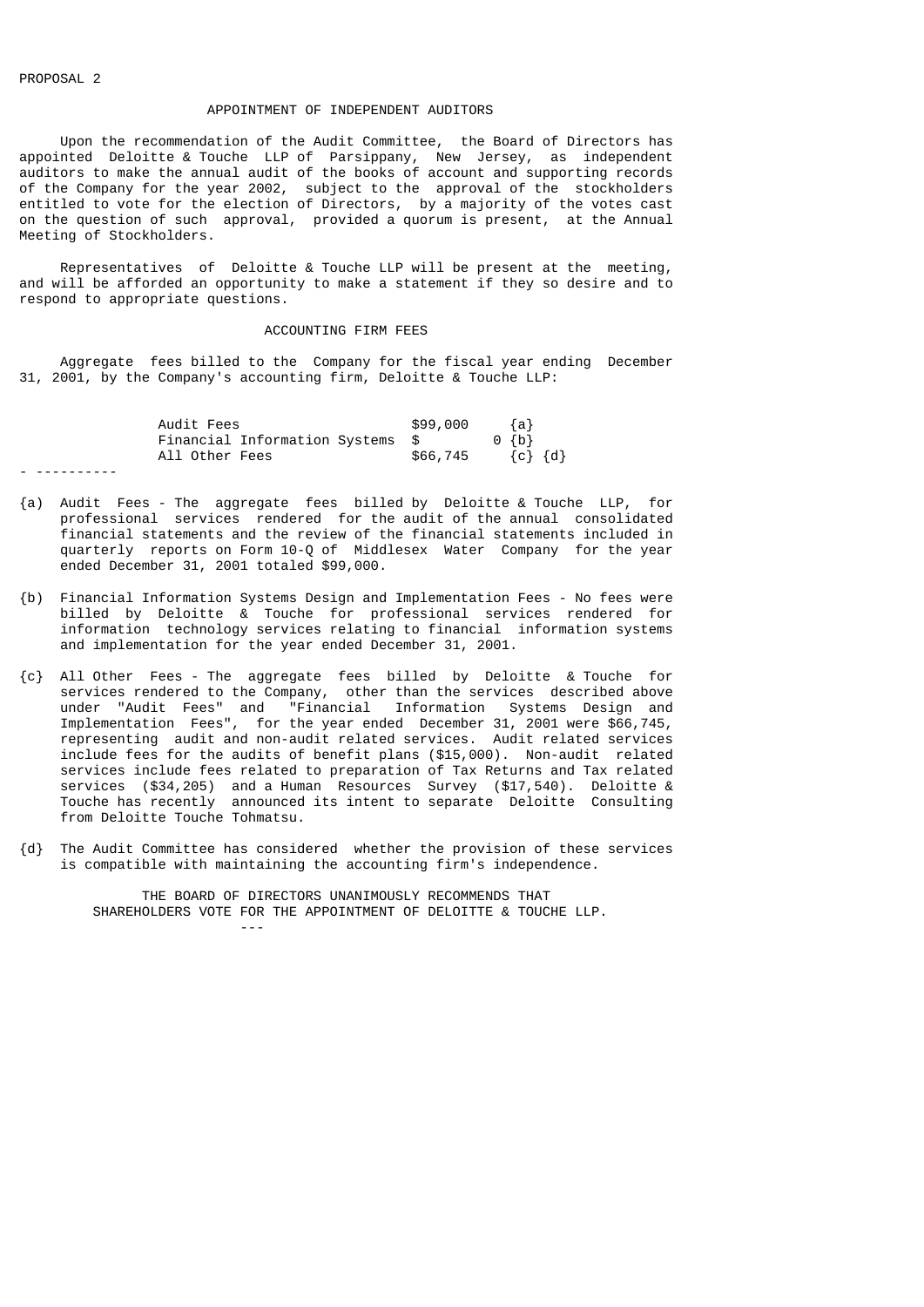## AMENDMENT TO THE RESTATED CERTIFICATE OF INCORPORATION TO INCREASE THE AUTHORIZED COMMON STOCK FROM 10,000,000 SHARES TO 20,000,000 SHARES

 The Board of Directors unanimously recommends that the stockholders approve an amendment to the Company's Restricted Certificate of Incorporation increasing the authorized Common Stock, without par value, from 10,000,000 shares to 20,000,000 shares. The text of the proposed amendment is attached hereto as Appendix A.

 As of March 29, 2002, 7,659,224 shares of the 10,000,000 shares of Common. Stock presently authorized were outstanding. 2,000,000 shares have been reserved for issuance for other purposes, including the Dividend Reinvestment and Common Stock Purchase Plan.

 The Board of Directors believes that it would be in the best interests of the Company to have additional shares available for issuance at its discretion for acquisitions, financings, stock dividends or splits, and other corporate purposes. The Company has no specific plans and there are no commitments, understandings or negotiations at this time with respect to the issuance of additional shares of Common stock. The proposed amendment would not change the terms of the Common stock, which does not have preemptive rights. No further stockholder authorization for the issuance of the additional shares will be solicited prior to issuance.

 The power of the Board of Directors to issue additional shares of Common Stock (within the limits imposed by applicable law) with voting or other rights which might impede or discourage a takeover attempt, may make the Company a less attractive takeover candidate, and may deter takeover attempts not approved by the Board in which stockholders might receive for some or all of their shares a substantial premium above market value at the time such takeover bid is made.

Vote Required for Proposal 3

 The amendment of Article 7A of the Restated Certificate of Incorporation, which constitutes Proposal 3, will require the affirmative vote of the holders of two-thirds of the shares of the Company's Common Stock voting at the 2002 Annual Meeting (assuming the presence of a quorum).

 THE BOARD OF DIRECTORS UNANIMOUSLY RECOMMENDS THAT SHAREHOLDERS VOTE FOR THE AMENDMENT TO THE RESTATED CERTIFICATE OF --- INCORPORATION.

#### STOCKHOLDER PROPOSALS

 Stockholders are entitled to submit proposals on matters appropriate for stockholder action consistent with regulations of the Securities and Exchange Commission. Should a stockholder intend to present a proposal at next year's annual meeting, the Secretary of the Company at 1500 Ronson Road, P.O. Box 1500, Iselin, New Jersey 08830-0452, must receive it not later than December 18, 2002, in order to be included in the Company's proxy statement and form of proxy relating to that meeting.

## OTHER MATTERS

 The management of the Company does not intend to bring any other matters before the meeting and has no reason to believe any will be presented to the meeting. If, however, other matters properly do come before the meeting, it is the intention of the persons named in the accompanying proxy to vote in accordance with their judgment in such matters.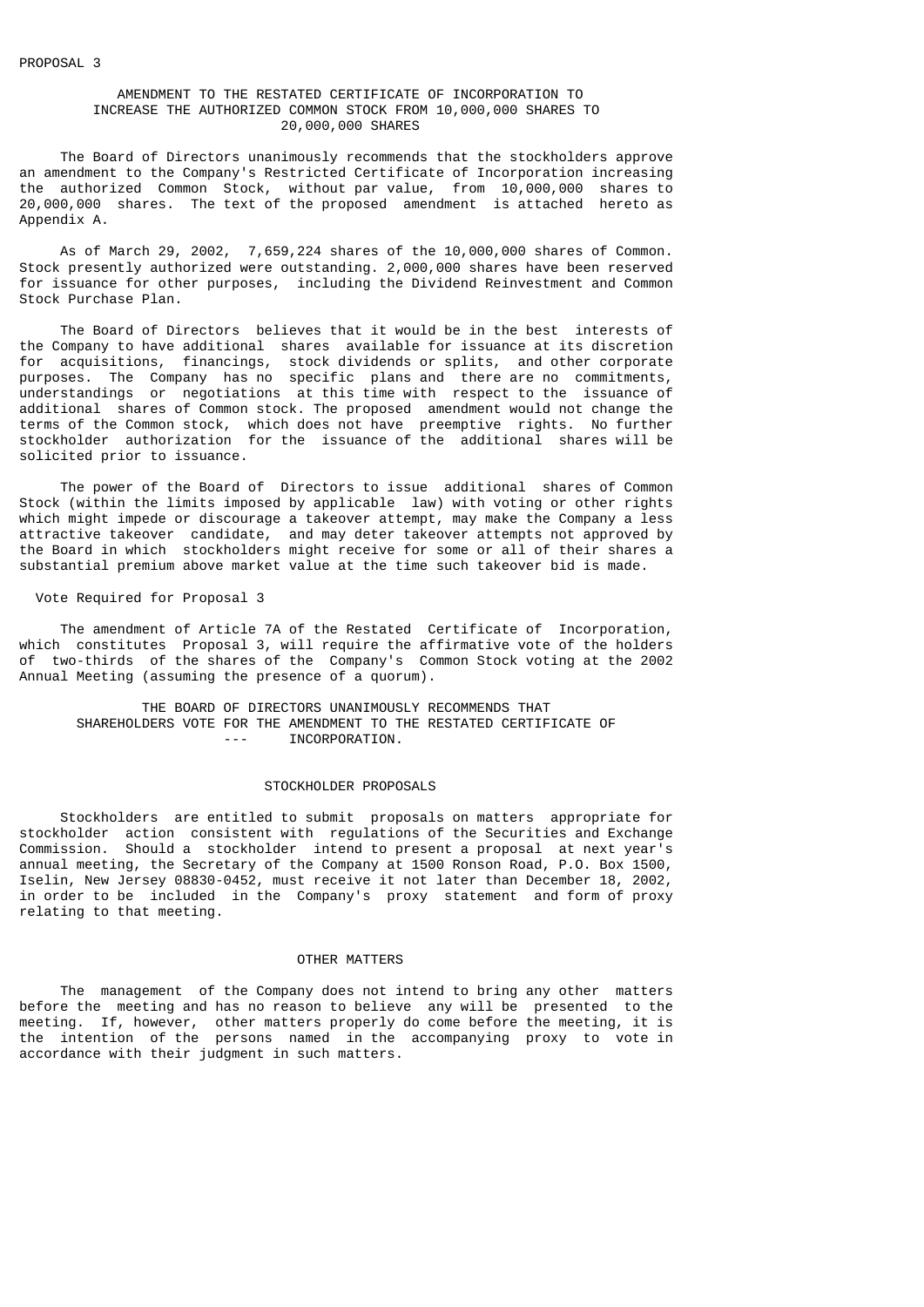The minutes of the 2001 meeting of Stockholders will be submitted at the meeting for the correction of any errors or omissions but not for the approval of the matters referred to therein.

By Order of the Board of Directors,

 /s/MARION F. REYNOLDS --------------------- MARION F. REYNOLDS Secretary

 Iselin, New Jersey April 16, 2002

 The Company is subject to the informational requirements of the Securities Exchange Act of 1934 and files an Annual Report on Form 10-K with the Securities and Exchange Commission. Additional copies of the 2001 Annual Report on Form 10-K filed by the Company, including the financial statements and schedules, but without exhibits, can be mailed without charge to any shareholders. The exhibits are obtainable from the Company upon payment of the reasonable cost of copying such exhibits. Shareholders can request this information by phone at 732-634-1500, ext. 212, or by mail to Marion F. Reynolds, Vice President, Secretary and Treasurer, Middlesex Water Company, 1500 Ronson Road, Iselin, New Jersey 08830.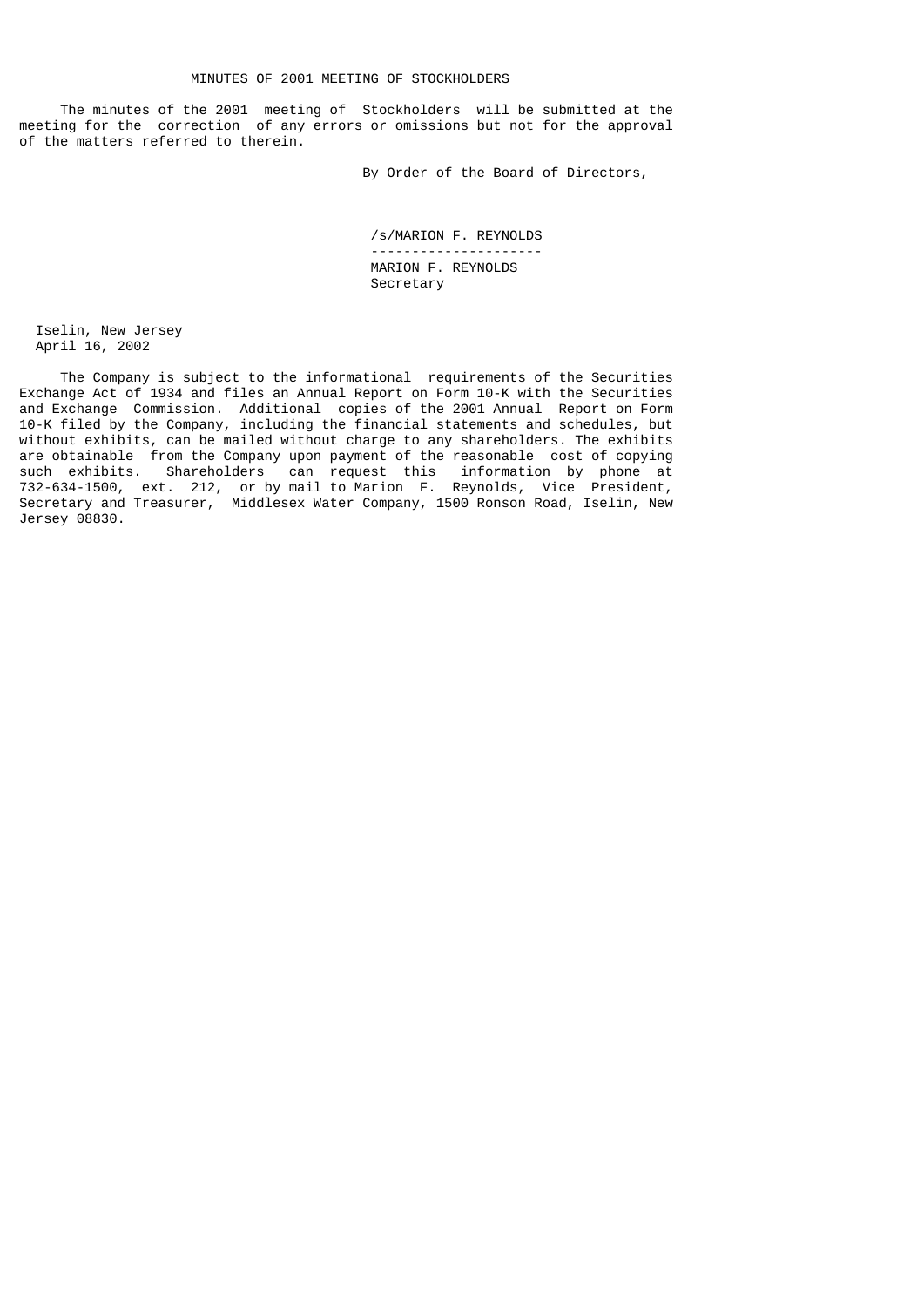# APPENDIX A PROPOSED AMENDMENT OF THE FIRST SENTENCE OF ARTICLE 7A OF THE RESTATED CERTIFICATE OF INCORPORATION

 ARTICLE 7A. The total authorized capital stock of the Company is 20,240,497 shares, divided into 20,000,000 shares of common stock without par value, 140,497 shares of preferred stock without nominal or par value and 100,000 shares of preference stock without nominal or par value.